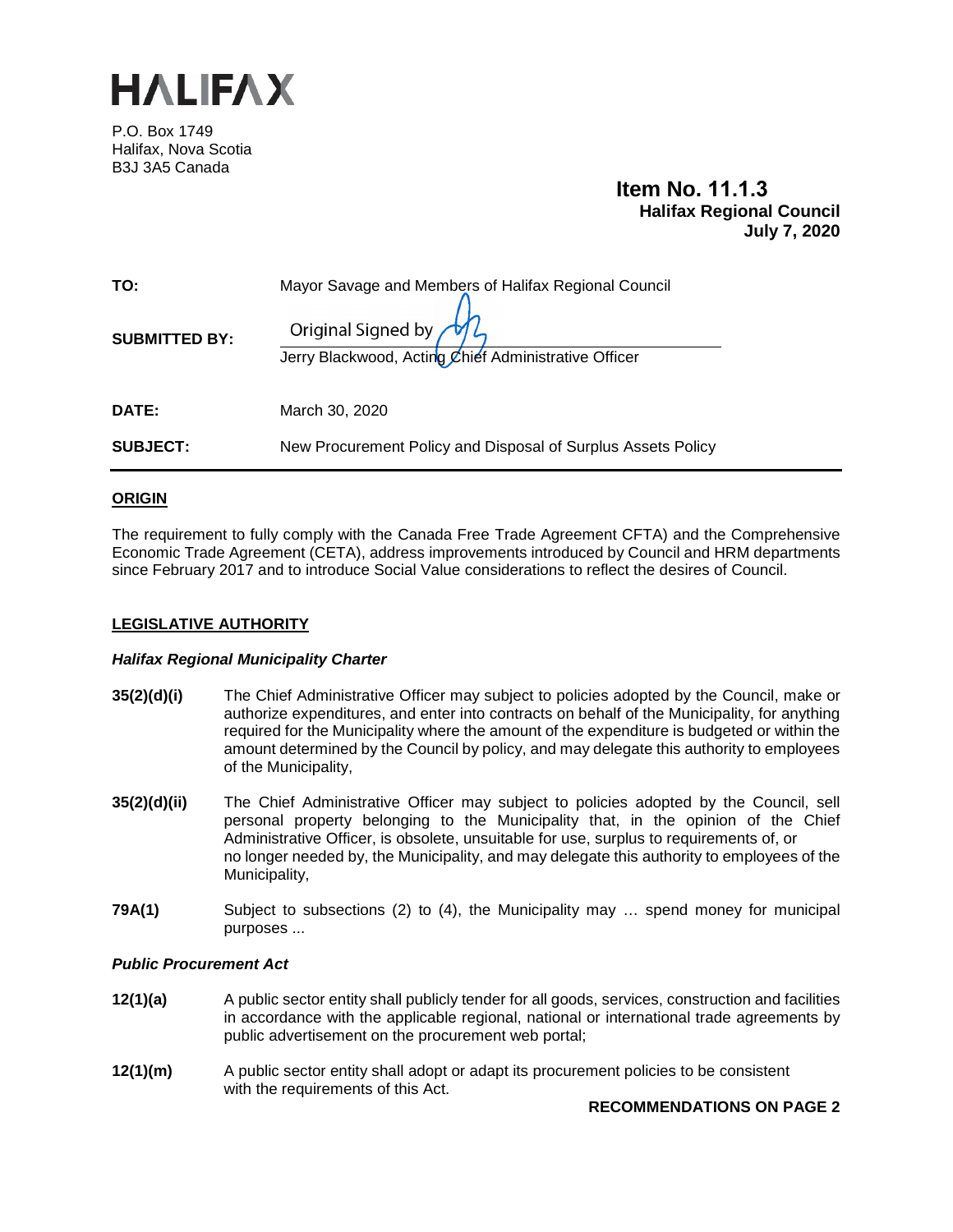**12(3)** When evaluating a bid, the public sector entity shall obtain best value and is not limited solely to purchase price and life-cycle cost considerations, but may also consider environmental and social factors, delivery, servicing and capacity of the bidder to meet criteria as stated in the bid received.

#### **RECOMMENDATION**

It is recommended that Halifax Regional Council:

- 1. Repeal Administrative Order #2016-005-ADM the Procurement Policy;
- 2. Adopt Administrative Order 2020-004-ADM as set out in Attachment 1 to establish a new Procurement Policy for the Municipality; and
- 3. Adopt Administrative Order 2020-003-ADM as set out in Attachment 2 to establish a new Surplus Assets Policy for the Municipality.

#### **BACKGROUND**

- Administrative Order # 2016-005-ADM was approved by Halifax Regional Council on February 7, 2017, to reflect the requirements of the Nova Scotia Public Procurement Act.
- Administrative Order # 2016-005-ADM was amended by Regional Council on July 4, 2017 to authorize the CAO to approve all awards for contracts related to Roads, Streets, Sidewalks and AT corridors.
- The Canada Free Trade Agreement (CFTA) came into effect on July 1, 2017. The CFTA is an agreement between the federal, provincial and territorial governments that seeks to eliminate trade barriers to the free movement of persons, goods, services and investments within Canada, and includes procurement obligations for public sector entities including municipalities.
- The Canada-EU Comprehensive Economic and Trade Agreement (CETA) came into effect on September 21, 2017. Its main element is the significant reduction of tariffs on Canadian exports to the EU and access to Canadian markets for EU members and includes procurement obligations for public sector entities including municipalities.
- The Atlantic Premiers agreed in principal to a Memorandum of Agreement which sets out procurement obligations for the Public Sector in Atlantic Canada on January 13, 2020.
- On December 12, 2017 Regional Council requested a staff report and recommendations with respect to developing a Social policy lens through which to assess future initiatives. Staff have since developed a Social Policy which is pending Council approval.
- Halifax Regional Council approved Administrative Order 2020-002-GOV. Social Policy Administrative Order on May 12, 2020.

#### **DISCUSSION**

The current Procurement Administrative Order is consistent with the requirements of the Nova Scotia Public Procurement Act and many Procurement best practices but relies heavily on processes and does not contain terminology that reflects the Canada-EU Comprehensive Economic Canada Free Trade Agreement enacted since its adoption. Revisions are required to the Procurement Administrative Order to recognize HRM's requirements under these trade agreements, allow for more adaptive process, and reflect Council priorities and policies adopted since the Administrative Order was approved.

To enact a proposed policy using the Municipality's current Policy standards, the current Administrative Order must be repealed and replaced.

The major change to the policy is a change in focus from process to compliance requirements and authority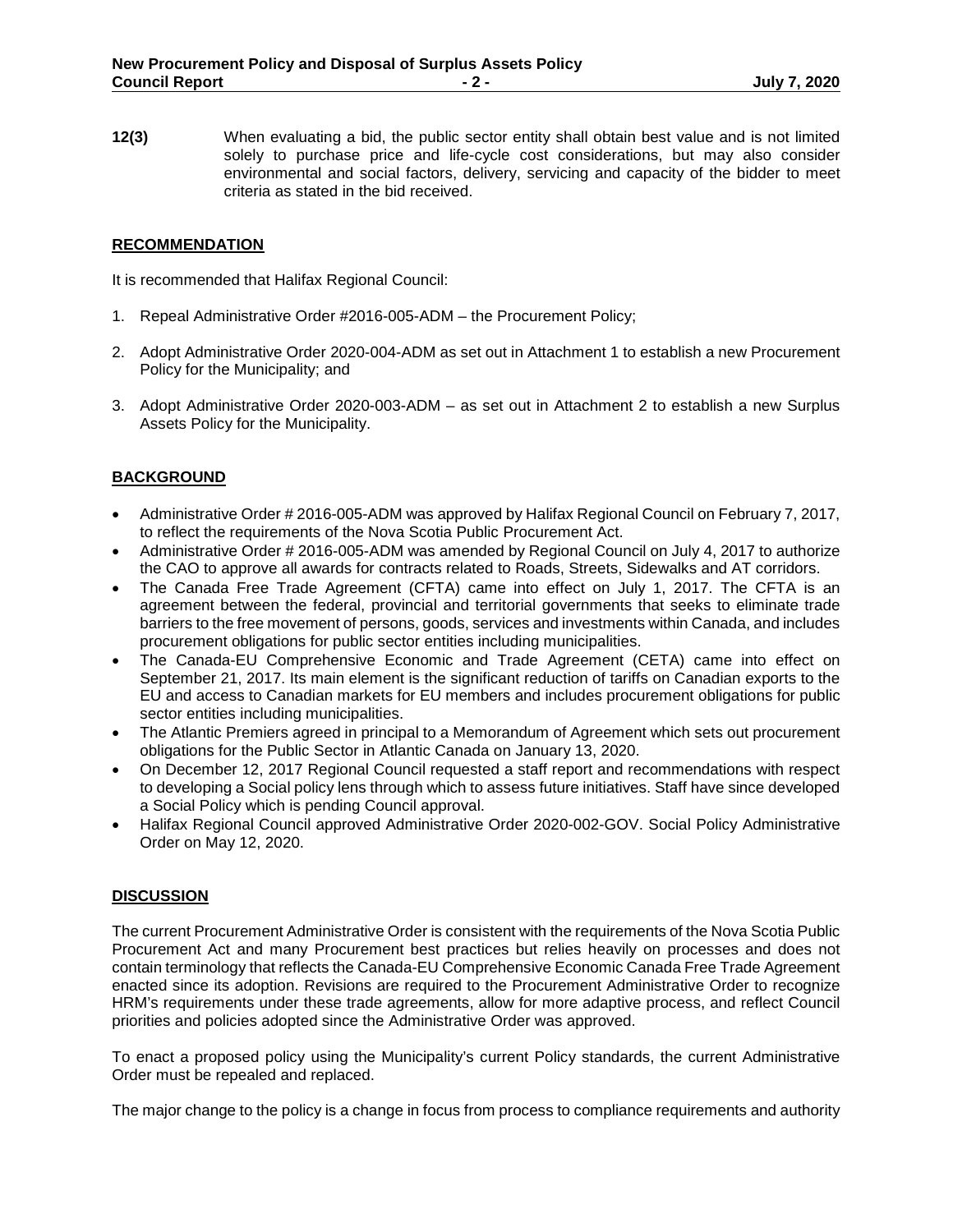levels. Staff have adopted an approach similar to more recent Policies of Council and other public agencies including the Province of Nova Scotia, the Government of Canada and many Municipal jurisdictions. Under this common approach, the Policy contains the fundamental commitments and authorities, including the introduction of options for Social Procurement. An operational document (the Procurement Manual) describes processes, constraints and options forms a subordinate document. In doing so, the Administrative Order provides that under the rules of the Policy, staff will follow the processes described in the Manual. Maintaining and updating the manual is the responsibility of Procurement. This will allow the Procurement department to add clarity and provide guidance to Municipal Departments, more effectively manage processes and to efficiently act on the direction of Council and Executive Management and the ongoing evolution of global and national Social Procurement practices without the need for Policy amendments.

#### **Summary of key improvements to the existing Procurement Policy:**

.

**Interpretation**: Definitions have been amended to more closely match the terminology used in CETA and CFTA. Halifax Public Libraries have been removed in consideration that they are a separate public sector entity, empowered to adopt their own policies and procedures. Legal Services is currently preparing a service agreement between the Municipality and the Library Board which will include shared services provided by FAM&ICT, CCS, TPW and Legal Services. New definitions of "Best Value" and "Social Value" have been added to reflect Council's desire to apply a social lens to appropriate Procurements. Because specific Procurement Processes are no longer in the Policy, a Procurement Manual is described in the Interpretation Section.

**Responsibilities**: Minor changes have been made to clarify Departmental and Procurement responsibilities including the requirement for Departments to take full responsibility for soliciting low value purchases (under \$10,000).

**Initiating Procurement**: This section now clearly describes the Trade Agreement requirements for the information that must be included in a Notice of Intended Procurement and when such notice is mandated. As a matter of practice, the Municipality currently exceeds the minimum requirements of applicable trade agreements and publicly posts notices for all procurement opportunities with an estimated value of \$25,000 or more.

**Procurement Method**: This section replaces "Purchasing Processes" in the current Policy which describes each of the Municipality's standard Procurement processes. The processes section has been removed in its entirety. All standard Procurement processes will be described fully in the Procurement Manual. The Procurement Methods Section aligns strictly with the language used in the Trade Agreements and standard language used within Nova Scotia government. Section 16, Alternative Procurement incorporates the types of Procurement that the current Policy considers as Sole Source, Exceptional Circumstances and Emergency Purchases, adopting the standard Province of Nova Scotia, CFTA and CETA language. The change of description and context does not affect the authority levels required to make this type of purchase except for in cases of urgency (currently defined as "Emergency Circumstances"). The current Policy gives staff unlimited authority to make emergency purchases under a set of reporting rules. Resulting from consultation with EMS Senior Management, the proposed Policy sets a value limit on that authority, after which CAO approval is required.

**Supplier Prequalification and Rosters:** The current Policy was written in the compliance with the former Agreement on Internal Trade (AIT), which has been replaced by the CFTA. The AIT limited rostering to include only Engineers, Architects and Land Surveyors. CFTA and CETA do not contain such limits and therefore allow rosters (or "bidders lists") to be used more comprehensively. This will allow staff to streamline procurement activity for several other services which are suitable for pre-qualification. This could include services such as Financial, Planning and IT consulting services, as well as some physical services like Construction Trades and Landscaping and other markets where it is seen as appropriate. The prequalification and rostering rules adopted from CFTA and CETA are included in the Policy and the appropriate use and processes will be detailed in the Procurement Manual.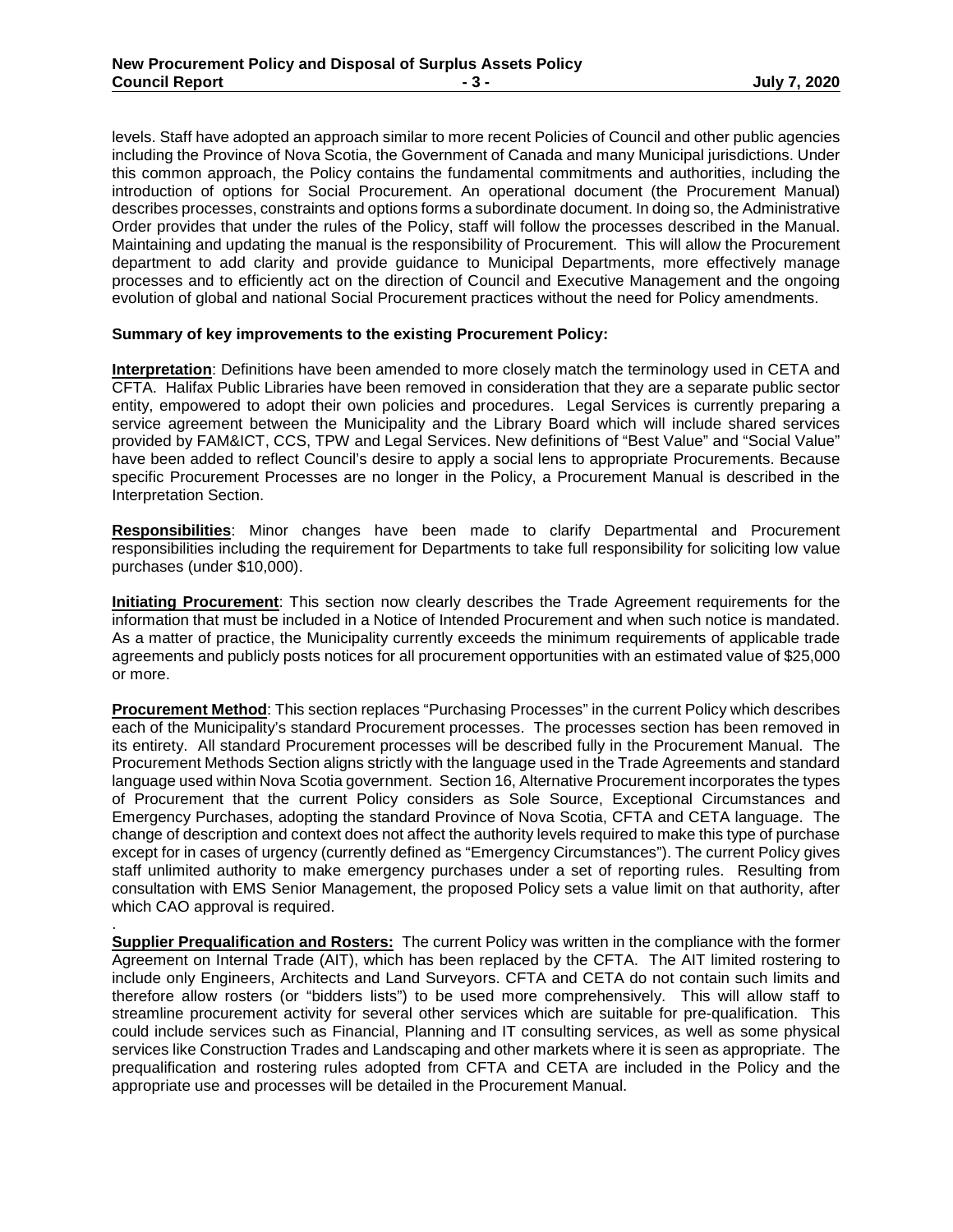**Buying Groups**: In the current Procurement Policy the Municipality is limited to using buying groups formed by another level of Government or pubic entity. Over the past several years, some privately run Public Sector buying groups such as Kinetic GP and Sourcewell, who collect and combine requirements from multiple Public Sector agencies to achieve volume-based efficiencies and savings, have emerged and have proven in other jurisdictions to provide value to their procurement activity. The new section will allow the Municipality to take advantage of the efficiencies of a Buying Group and the purchasing power of all the participants managed under both Public Sector and Private Sector operated Buying Groups.

**Fairness Monitors**: The use of external Fairness Monitors has become popular with Public Sector entities for complex, high value and high public impact Procurement activity over the past few years, to provide a higher level of transparency. While the Municipality has used Fairness Monitors for complex procurement activity in the past, there has been no clear enabling provision to do so, with past policies placing the role of Fairness Monitor on Procurement staff. While the Procurement Section and Municipal Departments remain responsible for ensuring our procurement processes are consistently open, fair and transparent, the addition to this consideration expressly allows the Municipality to designate an external Fairness Monitor in cases where it is appropriate and aligns HRM's Procurement Policy with the policies of other Canadian jurisdictions.

**Determination of Best Value**: In concert with the definitions of Best Value and Social Value included in the Interpretation Section of the proposed Policy, the Municipality can include within its solicitations a variety of published evaluation considerations including, but not limited to, Social Value. When determining Best Value, the considerations included must be declared as criteria within the Notice of Intended Procurement and cannot be "added" after bids are received.

**Social Procurement:** In support of the values within the Social Policy recently adopted by Council, the proposed changes to the Procurement Policy include the addition of specific provisions related to Social Procurement. The goals of Social Procurement are to enhance community health and well-being by advancing reconciliation, inclusion, equity and diversity; increase economic opportunities by expanding participation of diverse and social value businesses in the Municipality's supply chain; improve economic independence and capacity by increasing employment and training opportunities for underemployed, unemployed, under-represented equity seeking populations; support community considerations in the supply chain and encourage environmental sustainability To reflect these goals, new direction in relation to social value procurement has been added to the Policy. For purchases under \$10,000 and for all invitational solicitations staff will endeavor to invite at least one diverse or social enterprise supplier to competitively bid. Procurement and applicable Departments will also work together to include, where appropriate, social considerations in the evaluation criteria and/or contract requirements such as fair wages, diversity of ownership, workforce and values, workforce development and training, social enterprise, community development and environmental responsibility.

**Determination of Best Value**: In concert with the definition of Best Value included in the Interpretation Section of the proposed Policy, and the direction related to social procurement, the Municipality is not obligated to award contracts based on price alone but can include within its solicitations a variety of published evaluation considerations such as social value, quality and cost. When determining Best Value, the considerations included must be declared as criteria within the Notice of Intended Procurement and cannot be "added" after bids are received.

**Authority Levels:** There are few proposed changes to the authorities in the current Policy. The Council amendment of July 4, 2017 related to Street, Sidewalk and Road construction has been incorporated in the Award Authority table in Section 27(1). New descriptions for Award Authority reflect the Alternative Procurement section and, as previously discussed, place limits on sub-CAO Urgent Circumstance purchasing, aligning them with the other authorities in the Policy. The proposed award authority levels are: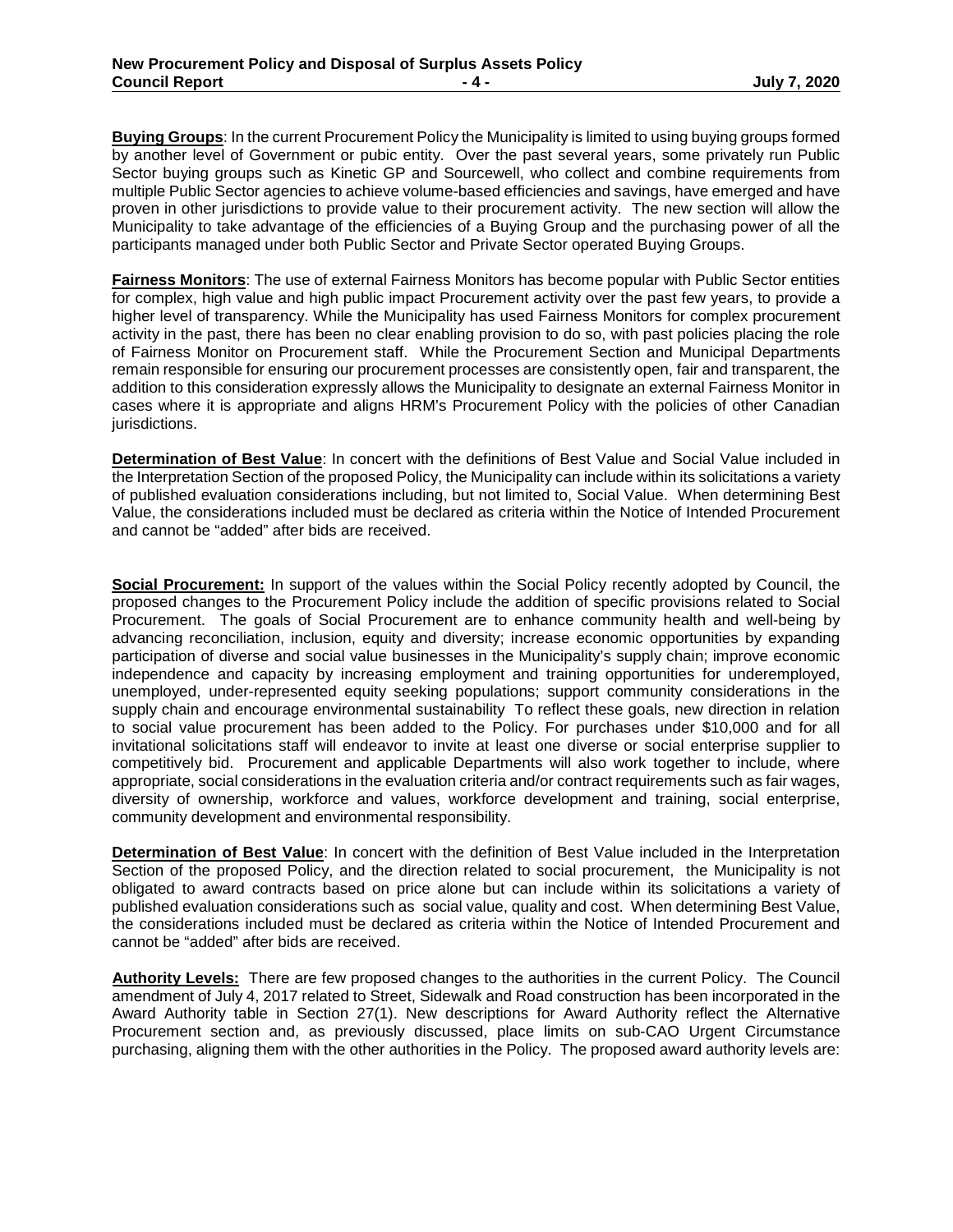| <b>Method</b>                                                                                      | <b>Manager</b>                                                                  | <b>Director</b>                              | CAO         | Council    |
|----------------------------------------------------------------------------------------------------|---------------------------------------------------------------------------------|----------------------------------------------|-------------|------------|
| Low Value Purchase                                                                                 | \$10,000                                                                        | \$10,000                                     | \$10,000    | \$10,000   |
| <b>Competitive Procurement</b>                                                                     | Per delegation<br>of authority from<br>Director [not to<br>exceed<br>\$100,000] | \$100,000                                    | \$1,250,000 | Any amount |
| Competitive Procurement -<br>Street, sidewalk, & active<br>transportation Construction<br>projects | Per delegation<br>of authority from<br><b>Director</b>                          | \$100,000                                    | Any amount  | Any amount |
| Competitive Procurement -<br><b>Establishment of Standing</b><br>Offer                             | \$5,000,000<br>(Manager of<br>Procurement<br>only)                              | \$5,000,000<br>(Director of<br>Finance only) | \$5,000,000 | Any Amount |
| <b>Alternative Procurement</b>                                                                     | Per delegation<br>of authority from<br><b>Director</b>                          | \$100,000                                    | \$1,250,000 | Any amount |
| Alternative Procurement-<br><b>Urgent Circumstances per</b><br>16(1)(d)                            | Per delegation<br>of authority from<br><b>Director</b>                          | \$100,000                                    | Any amount  | Any amount |

**Publishing of Bid Results**: This section of the proposed Policy states the minimum requirements for posting bid results under the CFTA and CETA and is consistent with the Public Procurement Act. The requirements include a description of the Goods, Services or Construction procured; the name and address of the Municipality; the name and address (City and Country) of the successful supplier; and the value of the successful bid; and the date of award for Competitive Procurement and also require the posting of the circumstances and the applicable CFTA or CETA provision for Alternative Procurement.

**Reporting of Awards**: There is no change to the information that will be provided to Council related to the Reporting of Awards. Council members will continue to receive a regular email reporting awards made since the previous report.

**Disqualification and Suspension (Bid Barring**): This section is rewritten to provide clarity on the provisions and authorities for Disqualification and Suspension. The Procurement Manual will explain the constraints and describe the responsibilities of Procurement, Legal Services and other Municipal Departments in the Disqualification and Suspension process.

**Bid Challenges and Dispute Resolution:** The current Policy does not strictly reflect the requirements of the Nova Scotia Public Procurement Act. The language in the proposed Policy directs dissatisfied bidders in relation to the Act.

**Appendix A – Exemptions:** This appendix has been rewritten to fully comply with CFTA and CETA.

**Disposal of Surplus Assets**: Considerations for the disposal of surplus assets has been removed entirely from the proposed Procurement Policy and, subject to Council's approval, will be replaced with a new Administrative Order. The sale of assets is not a trade activity and is not constrained by Trade Agreements or the Public Procurement Act. The proposed Disposal of Surplus Assets Policy substantially reflects the requirements of the current Procurement Policy but will stand alone. This will allow Council to direct further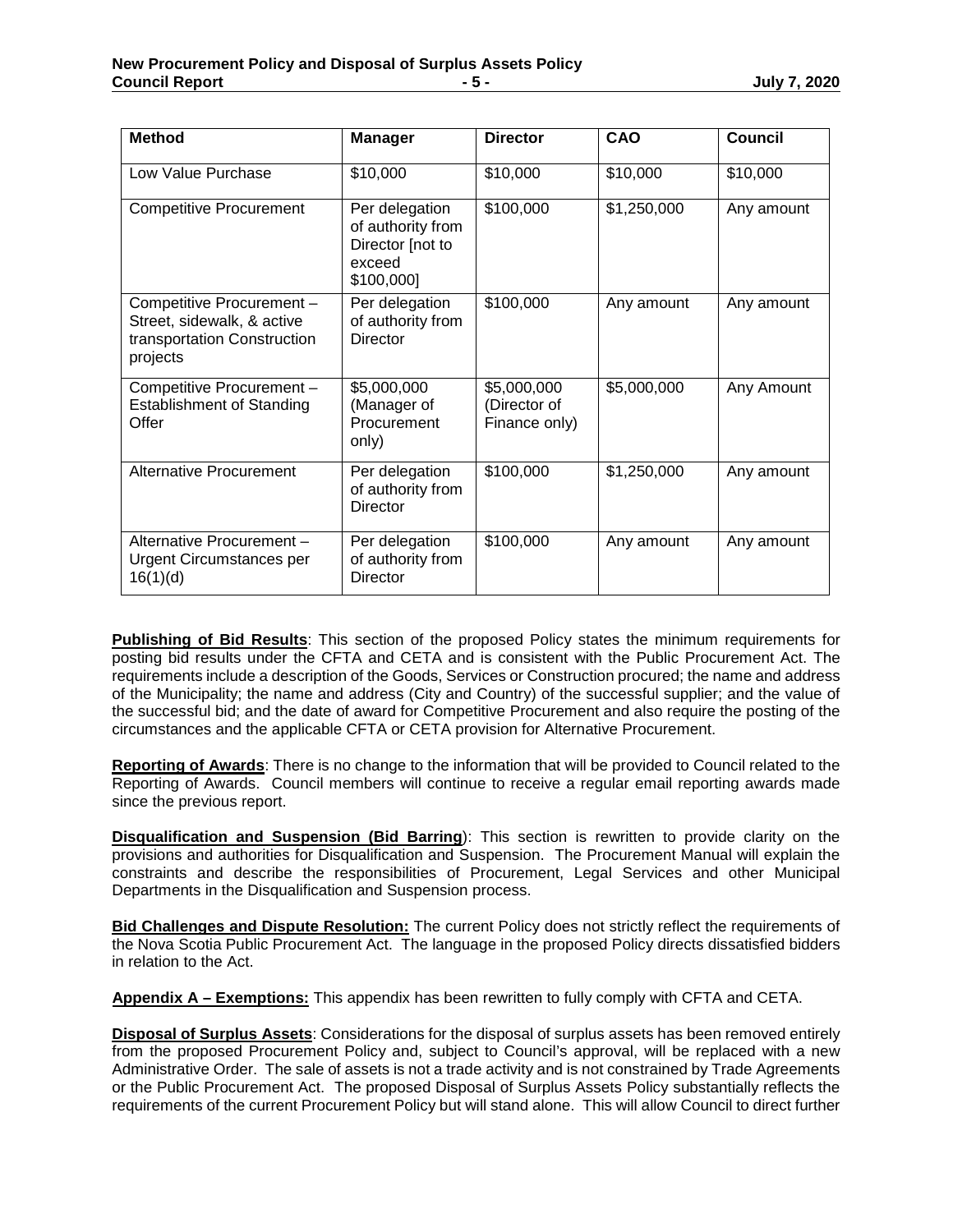refinement and amendment to the Disposal Policy over time without a further amendment of the Procurement Policy.

**Consistency with Administrative Order 2016-005-ADM**: The proposed Policy provides clarity to the existing responsibilities of staff, the CAO and Regional Council and does not result in any change to the authority levels of staff, the CAO or Regional Council to award, execute or amend contracts, except in the case of emergencies which will now have a tiered approval process similar to other Procurement. Although there are changes in terminology to reflect CETA and CFTA, it maintains those items currently referred to as Sole Source, Exceptional Circumstances and Emergency Circumstances under the term "Alternative Procurement". Processes are not included in the policy, but the standard methods of public procurement listed in the current Policy will not change as a result of the proposed Policy.

#### **THE DISPOSAL OF SURPLUS ASSETS ADMINISTRATIVE ORDER**

The current Procurement Administrative Order contains protocols for the Disposal of Surplus Assets. Since the sale or donation of surplus is not by definition a Procurement activity, we have removed the entire section.

Considerations for the disposal of surplus assets has been removed entirely from the proposed Procurement Policy and, subject to Council's approval, will be replaced with a new Administrative Order. The sale of assets is not a trade activity and is not constrained by Trade Agreements or the Public Procurement Act. The proposed Disposal of Surplus Assets Policy substantially reflects the requirements of the current Procurement Policy but will stand alone. This will allow Council to direct further refinement and amendment to the Disposal Policy over time without a further amendment of the Procurement Policy.

#### **FINANCIAL IMPLICATIONS**

The Procurement Policy provides:

- 1. Direction for the expenditure of funds to complete the programs approved by Halifax Regional Council in the operating and capital budget, and planning processes
- 2. A fair, open, consistent and transparent process for the procurement of goods, services and construction in an attempt to achieve best value for the Municipality
- 3. Consideration of the total cost of purchasing goods, services, and construction rather than limiting considerations to lowest invoiced price.
- 4. Use of procurement methods that are consistent with the Nova Scotia Public Procurement Act and encourage competitive bidding, and a strategic and sustainable approach to public sector procurement.

All of these objectives (outcomes) ensure HRM is receiving best value for taxpayers.

#### **RISK CONSIDERATION**

There are no identified risks

#### **COMMUNITY ENGAGEMENT**

The Procurement department has consulted with key internal stakeholders as well as market representatives prior to presenting this recommendation.

#### **ENVIRONMENTAL IMPLICATIONS**

By considering best value, the Municipality can support sustainable and environmentally responsible procurement in variety of areas. Achieving or supporting the Municipality's environmental goals is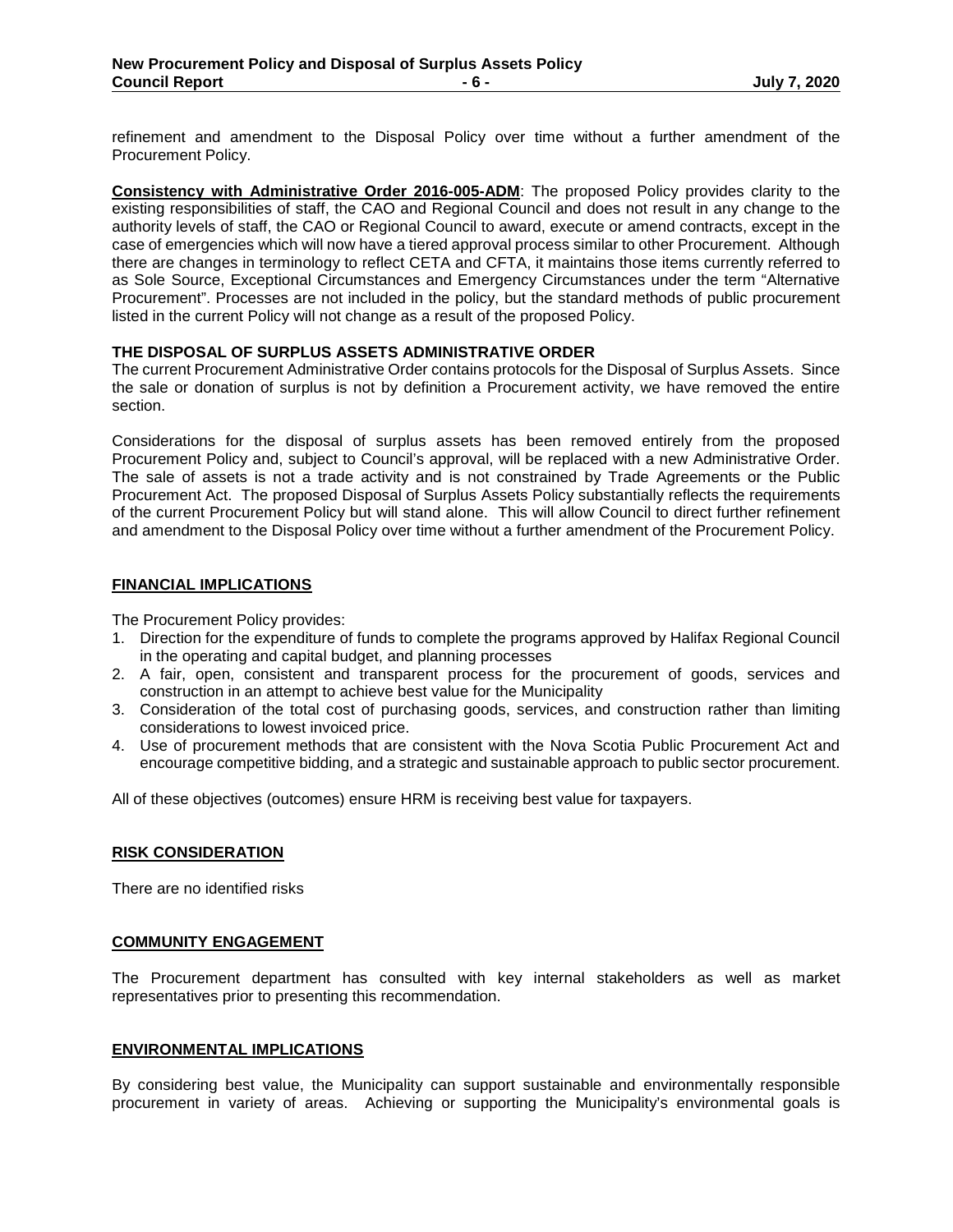sometimes a mandatory requirement in solicitations but can also be included in the evaluation of Best Value/Social Value.

#### **ALTERNATIVES**

- 1. Council could adopt the policy with amendments, including approval limits different than those proposed.
- 2. Council could reject the adoption of the new Procurement Policy and the new Disposal of Surplus Assets Policy.

#### **ATTACHMENTS**

- 1. Proposed Administrative Order 2020-004-ADM Procurement Policy
- 2. Proposed Administrative Order 2020-003-ADM Disposal of Surplus Assets Policy

A copy of this report can be obtained online a[t halifax.ca](http://www.halifax.ca/) or by contacting the Office of the Municipal Clerk at 902.490.4210.

Report Prepared by: Stephen Terry, Senior Procurement Officer 902.802.4063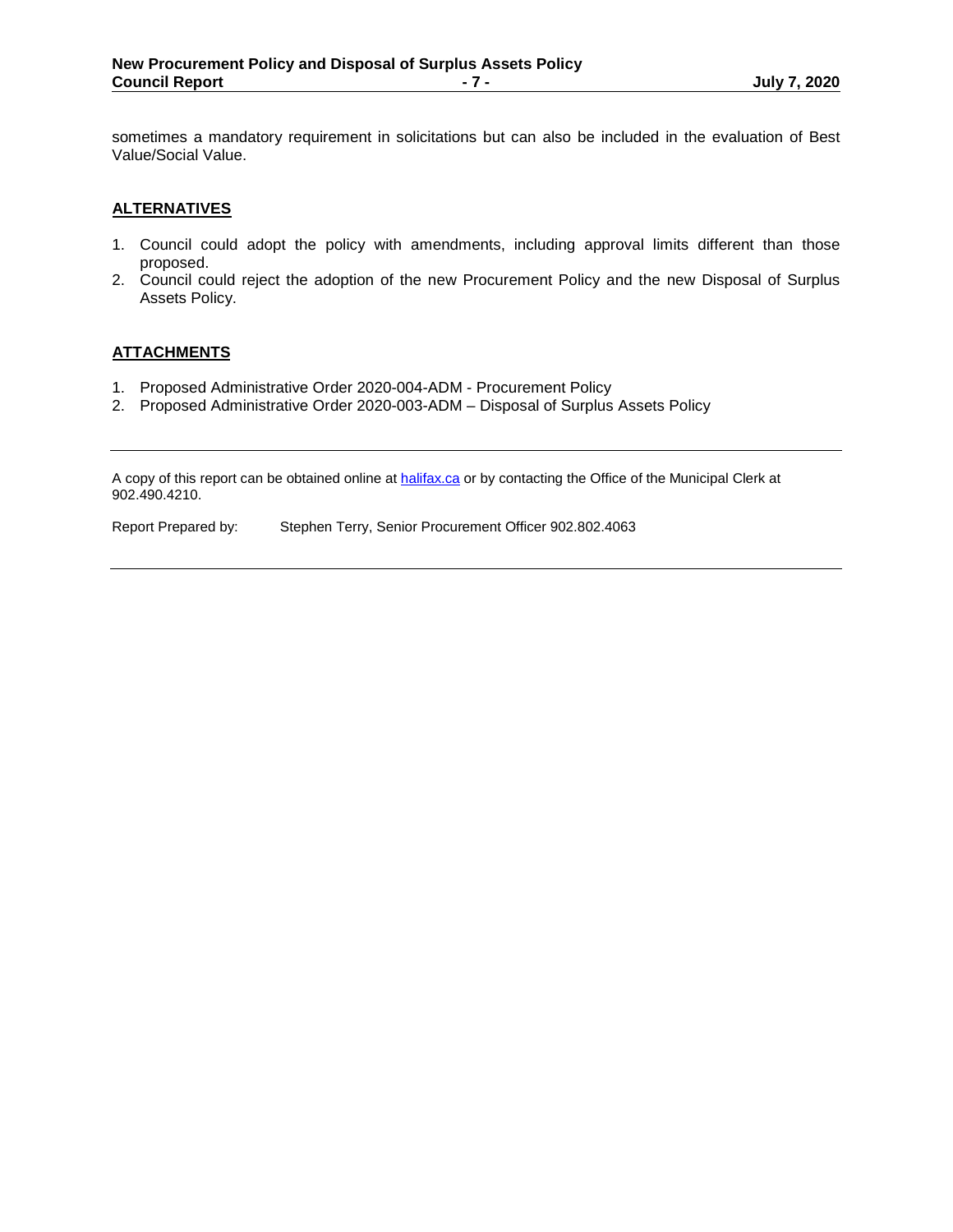**Attachment 1**

## **ADMINISTRATIVE ORDER 2020-004-ADM**

## **PROCUREMENT ADMINISTRATIVE ORDER**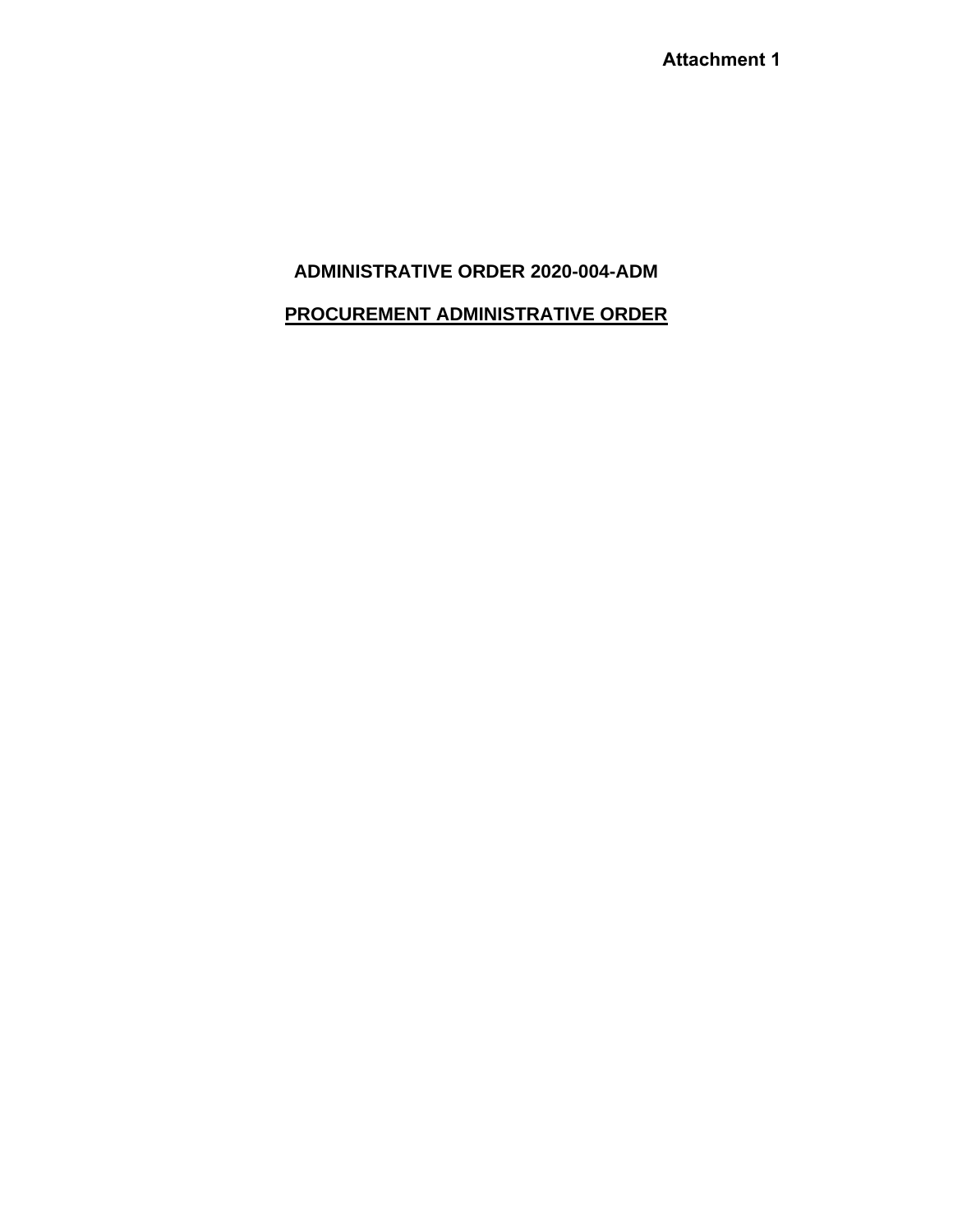## **TABLE OF CONTENTS**

#### **SUBJECT SECTION NUMBER**

# **GENERAL**

# **RESPONSIBILITIES**

# **INITIATING PROCUREMENT**

# **PROCUREMENT METHODS**

# **SOCIAL PROCUREMENT**

|--|

# **EVALUATING BIDS AND AWARDING CONTRACTS**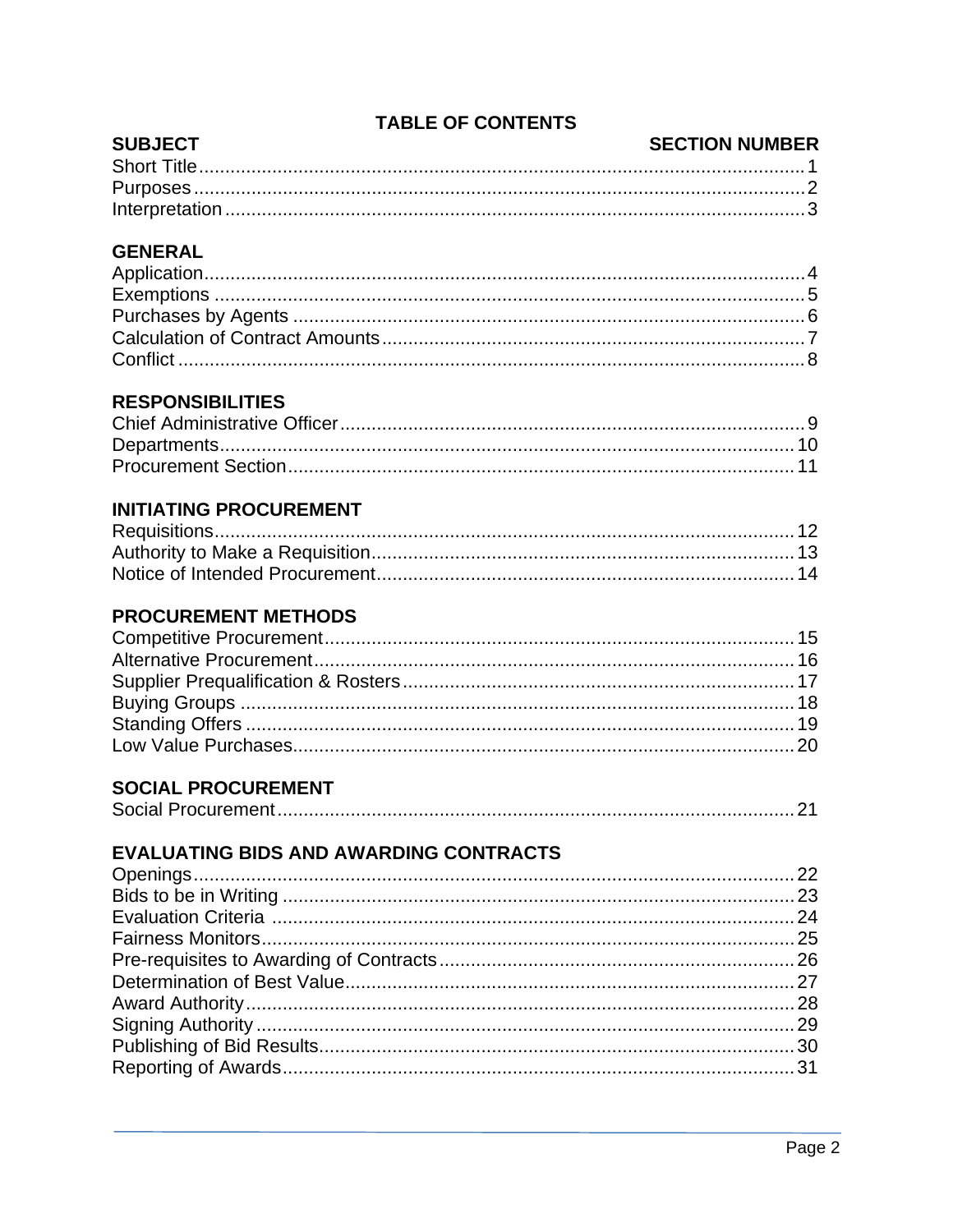# **CONTRACT MANAGEMENT**

# **SUPPLIER PERFORMANCE**

# **TRANSITION AND REPEAL**

| Transitio |  |
|-----------|--|
|           |  |

# **Appendices**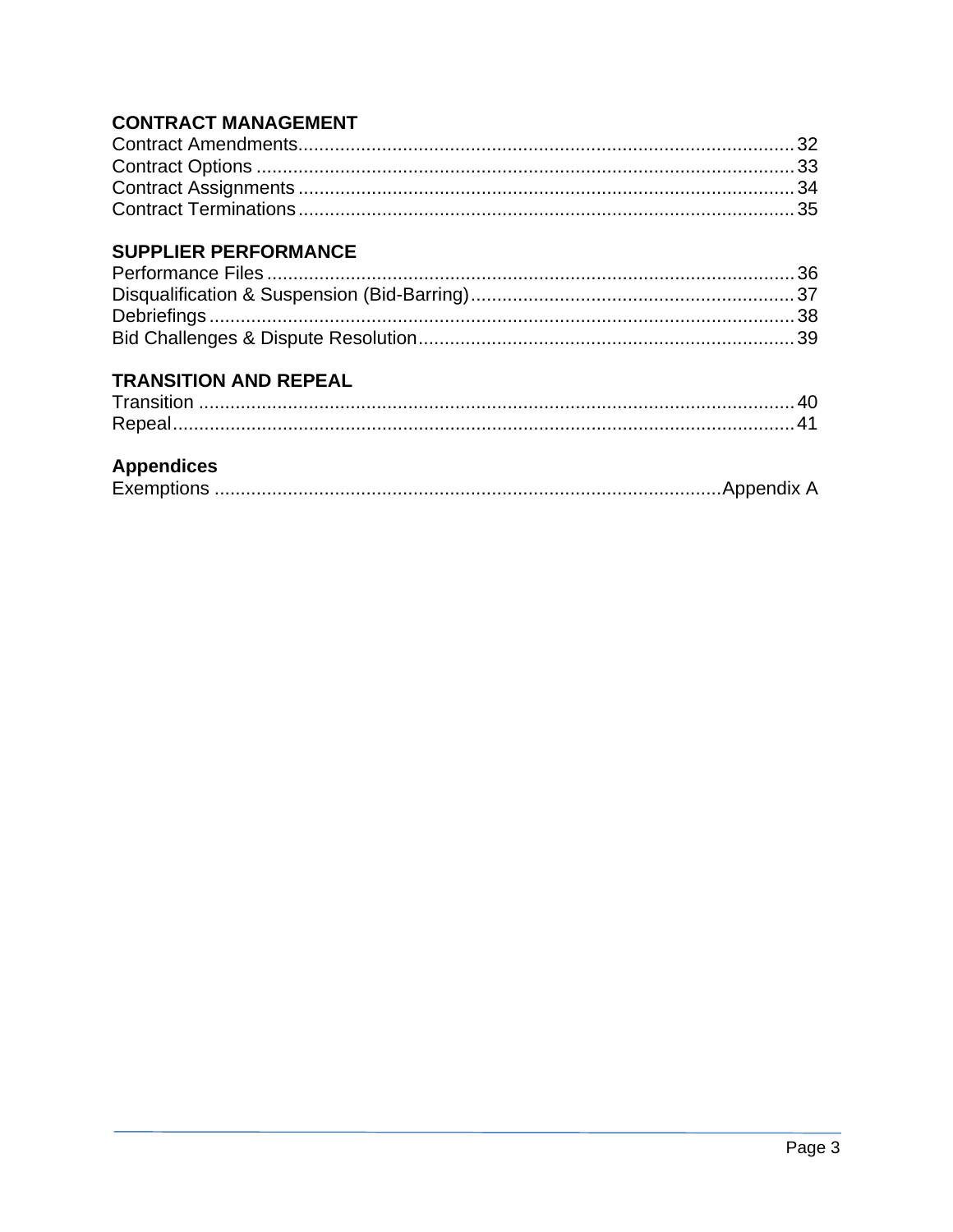#### **ADMINISTRATIVE ORDER NUMBER 2020-004-ADM PROCUREMENT ADMINISTRATIVE ORDER**

#### **BE IT RESOLVED**, **as an Administrative Order of the Council of the Halifax Regional Municipality, as follows:**

#### **Short Title**

1. This Administrative Order may be cited as Administrative Order Number 2020-004- ADM, the *Procurement Policy*.

# **Purposes**<br>2 The

The purposes of this Administrative Order are to:

(a) provide for the procurement of Goods, Services and Construction by the Municipality in a fair, open, consistent and transparent manner resulting in Best Value;

(b) promote procurement processes and decisions that are consistent with the strategic goals and objectives of the Municipality;

(c) provide for sustainable procurement by integrating environmental, economic and social considerations in the procurement process;

(d) maintain ethical business practices;

(e) respect regional, national and international trade agreement obligations and other applicable legislation; and

(f) encourage competitive bidding for the supply of Goods, Services and Construction.

# **Interpretation**<br>3. In this A

In this Administrative Order,

(a) "Agent" means a person or entity expressly appointed through a written contract with the Municipality to purchase Goods, Services or Construction on behalf of the Municipality;

(b) "Alternative Procurement" means a procurement method whereby the Municipality contacts a supplier or suppliers of its choice;

(c) "Award" means the decision of the Municipality to enter into a contract for Goods, Services or Construction with a particular supplier;

(d) "Best Value" means the bid that is determined by the Municipality to be in the Municipality's best interests, taking into account not only purchase price and life cycle cost considerations, but also taking into account items such as environmental and social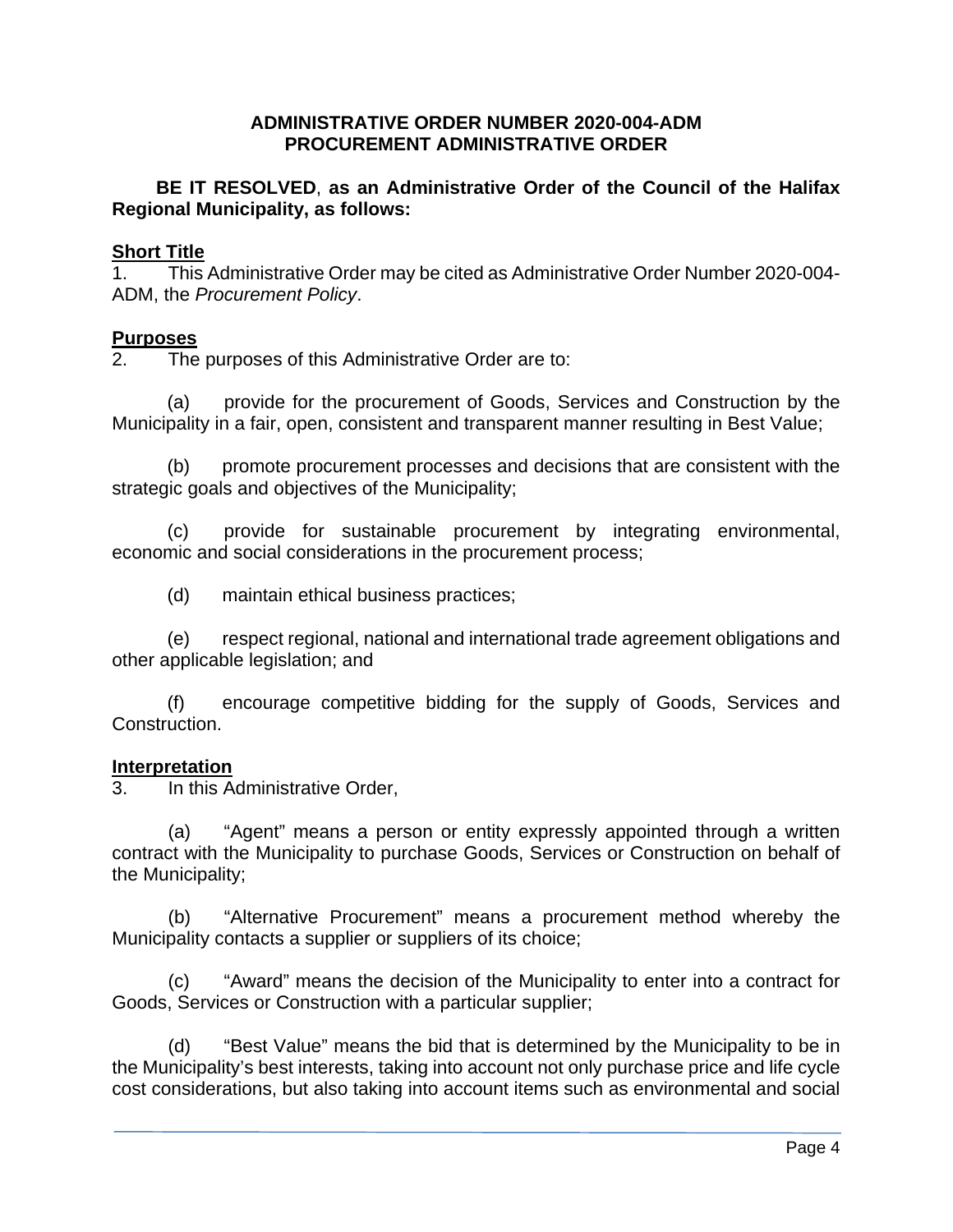considerations, delivery, servicing, past experience, past performance, and any other criteria or factors stated in the call for bids;

(e) "Buying Group" means a group of two or more members that combines the purchasing requirements and activities of the members of the group into one joint procurement process. Buying groups include cooperative arrangements in which individual members administer the procurement function for specific contracts for the group, and more formal corporate arrangements in which the Buying Group administers procurement for group members. Buying Groups may consist of a variety of entities, including any combination of procuring entities, private sector entities, or not-for-profit organizations;

(f) "CAO" means the Chief Administrative Officer of the Municipality;

(g) "Competitive Procurement" means a procurement method whereby all interested suppliers may submit a bid;

(h) "Construction" means the construction, reconstruction, demolition, repair or renovation of a building, structure, road or other engineering or architectural work, excluding professional consulting services related to the construction contract unless they are included in the procurement;

(i) "Council" means the Council of the Municipality;

(j) Department" means a department of the Municipality's administration designated as such by the CAO, and for greater certainty includes Halifax Regional Police and Halifax Regional Fire & Emergency;

(k) "Director" means the Director of a Department, and for greater certainty includes the Chief of Police, and the Chief of Fire;

(l) "Goods" means materials, furniture, merchandise, equipment, stationery and other supplies required by the Municipality for the transaction of its business and affairs, including services that are incidental to the provision of such supplies;

(m) "Low Value Purchase" means the procurement of Goods, Services or Construction valued at less than \$10,000;

(n) "Manager" means a person other than a Director who has a managerial role within a Department and a direct reporting relationship to the Director of that Department or to the CAO;

(o) "Municipality" means the Halifax Regional Municipality;

(p) "Notice of Intended Procurement" means a notice published by the Municipality inviting interested suppliers to submit a bid, a response to a request for supplier prequalification, or both;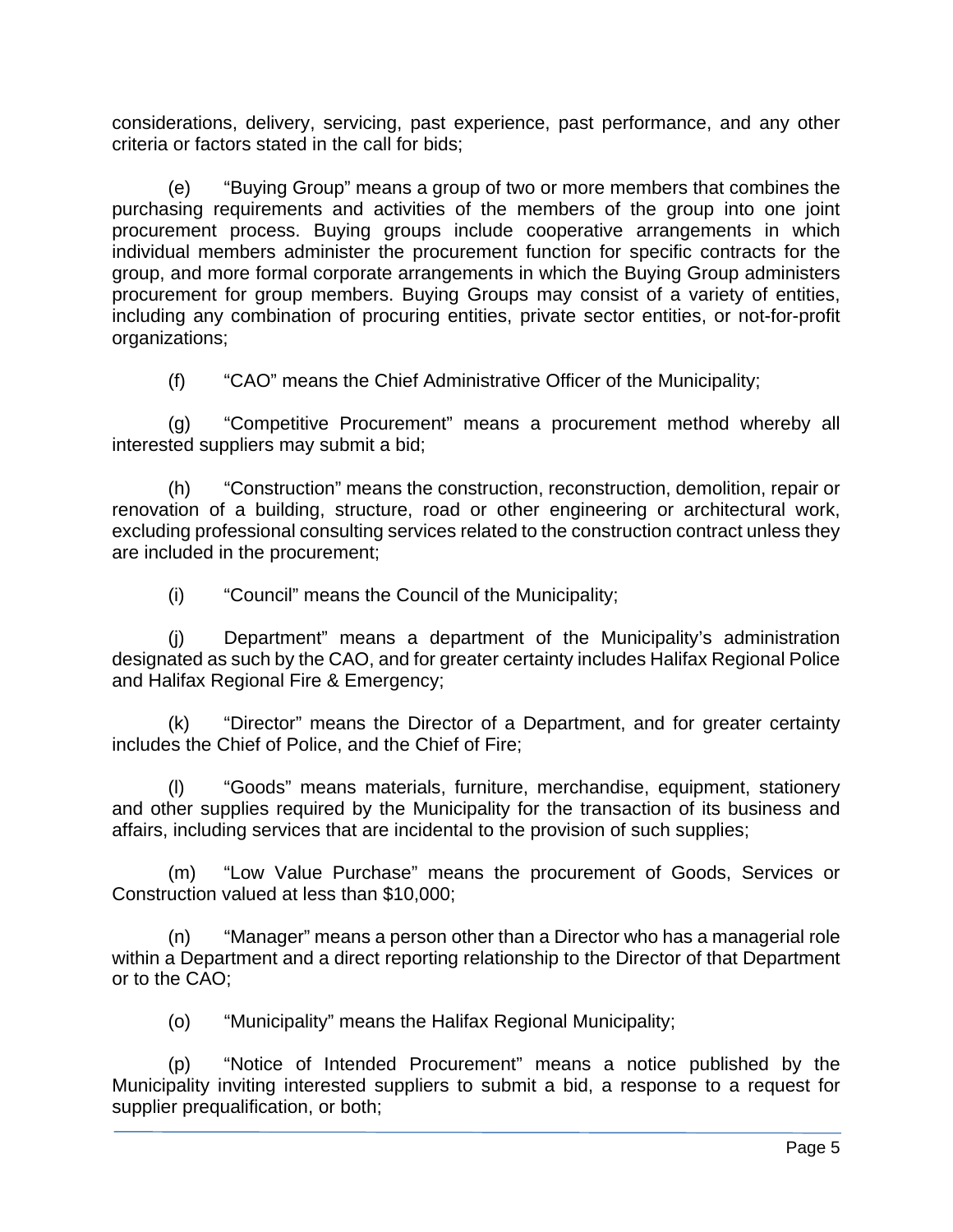(q) "Personal Services Contract" means an agreement, whether or not in writing, establishing an employment relationship between an individual and the Municipality and includes an amendment or extension of such agreement;

(r) "Procurement Manual" means the processes, protocols, and best practices document maintained by the Procurement Section;

(s) "Procurement Section" means the organizational unit within the Municipality responsible for managing the procurement of Goods, Services and Construction for the Municipality;

(t) "Procurement Web Portal" means the public procurement website maintained and operated by the Government of the Province of Nova Scotia;

(u) "Requisition" means a request made to the Procurement Section:

- (i) to purchase Goods, Services or Construction;
- (ii) to create a Standing Offer for future purchases;
- (iii) to make a draw from a Standing Offer; or

(iv) to obtain Goods from inventory that have already been purchased by the Municipality.

(v) "Roster" means a list of suppliers that the Municipality has determined satisfy the conditions for participation in that list, and that the Municipality intends to use more than once;

(w) "Services" means services required by the Municipality for the transaction of its business and affairs, excluding services provided by an employee of the Municipality through a Personal Services Contract;

(x) "Standing Offer" means a continuous offer from a pre-approved supplier to supply Goods, Services or Construction to the Municipality at specific prices for a specific period of time, when and if required by the Municipality;

(y) "Urgent Circumstance" means an unforeseeable situation of urgency.

# **GENERAL**

## **Application**

4. Subject to section 5, this Administrative Order shall apply to the procurement of Goods, Services and Construction by the Municipality.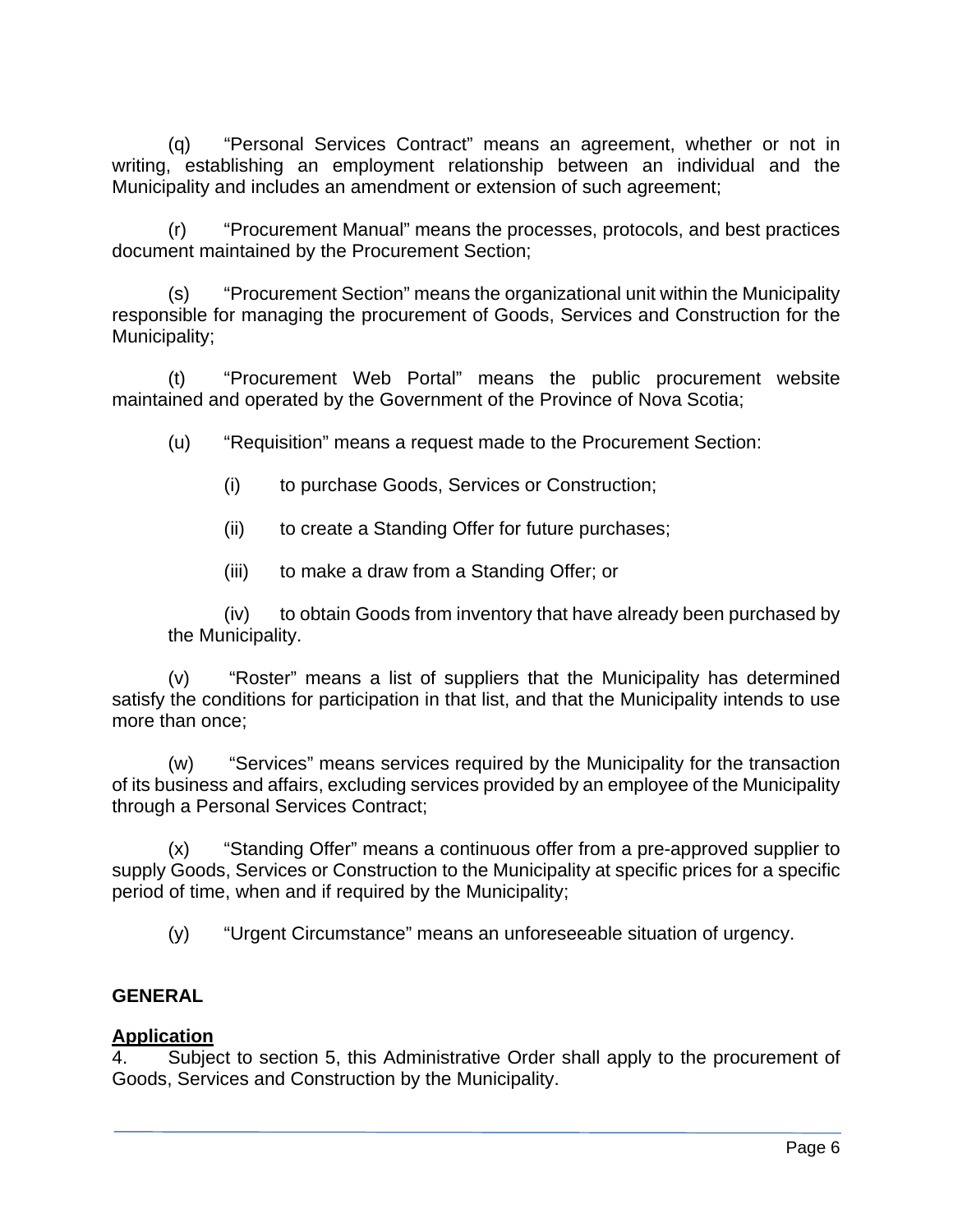## **Exemptions**

5. The expenditures listed in Appendix A are exempt from sections 12 through 39 of this Administrative Order.

#### **Purchases by Agents**

6. (1) Agents are exempt from the application of this Administrative Order but are required to comply with the *Public Procurement Act* and the terms and conditions of the Agent's written contract with the Municipality when making purchases on behalf of the Municipality.

(2) No person or entity shall purchase Goods, Services or Construction on behalf of the Municipality unless expressly appointed as Agent in a written contract with the Municipality.

#### **Calculation of Contract Amounts**

7. Contract amounts referenced in this Administrative Order shall be construed to be the sum of all costs for the duration of the contract plus all applicable net taxes, less all rebates.

#### **Conflict**

8. Where there is a conflict with the application of this Administrative Order and the *Public Procurement Act* and the regulations thereunder, the Act and its regulations shall prevail.

#### **RESPONSIBILITIES**

#### **Chief Administrative Officer**

9. The CAO may authorize additional procedures and protocols not inconsistent with this Administrative Order and may delegate his or her authority under this Administrative Order to employees.

#### **Departments**

10. Each Department shall be responsible for:

(a) identifying and initiating procurement activities within their Department;

(b) complying with this Administrative Order, the Procurement Manual and other procurement procedures established by the Procurement Section;

(c) procurement of Low Value Purchases;

(d) monitoring, managing and enforcing contracts requisitioned by their Department; and

(e) ensuring the specific objectives of contracts requisitioned by their Department are achieved.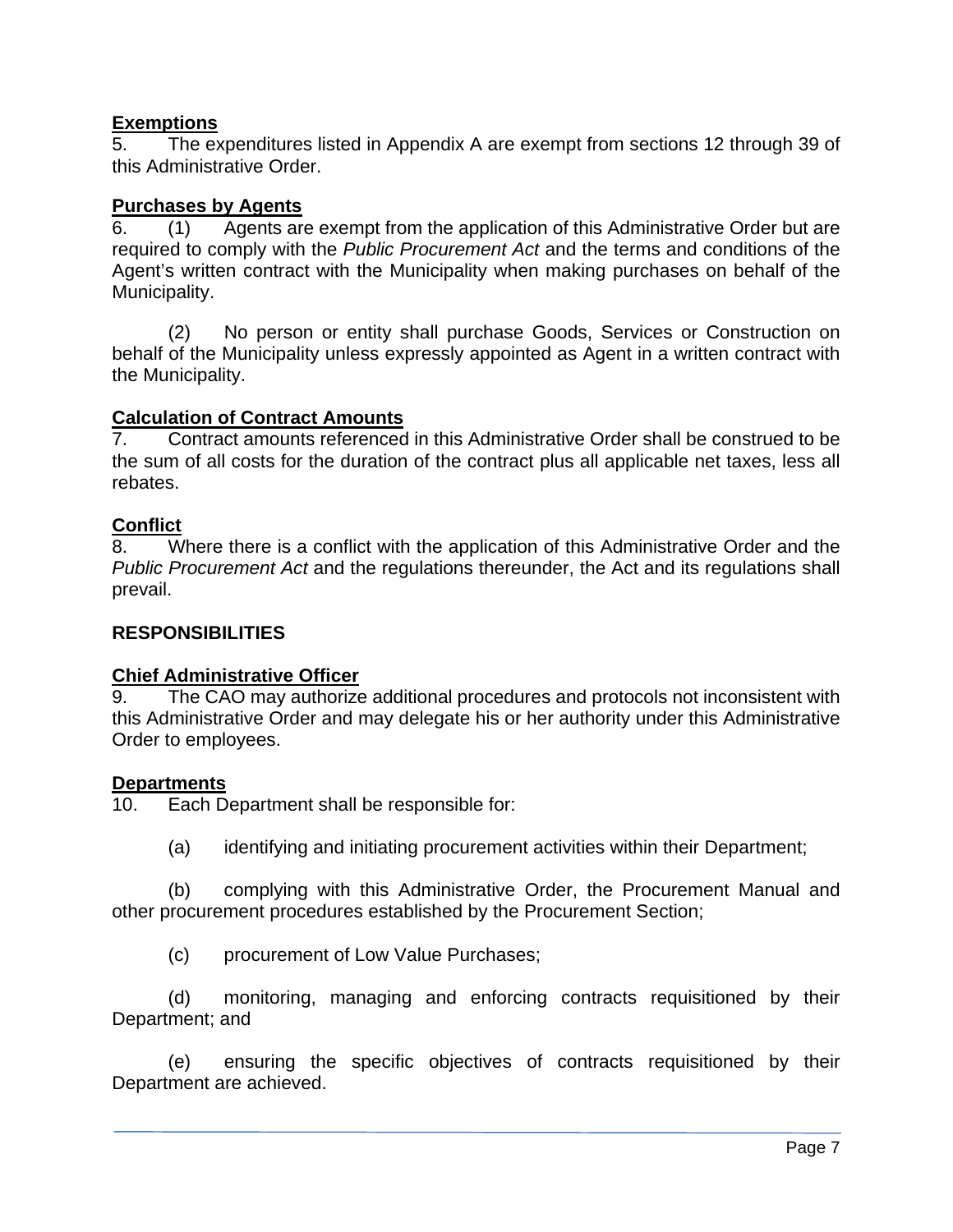### **Procurement Section**

11. The Procurement Section shall be responsible for:

(a) facilitating the procurement of Goods, Services and Construction according to this Administrative Order*;*

(b) establishing and maintaining the Procurement Manual and other appropriate procurement procedures consistent with this *Administrative Order*, the *Public Procurement Act*, applicable trade agreements, and the Province of Nova Scotia's *Construction Contract Guidelines*;

(c) providing advice to the Municipality regarding appropriate procurement strategies;

(d) approving and maintaining the Municipality's standard terms for contracts for Goods, Services and Construction, in consultation with Legal Services;

(e) collaborating with Departments to consider contract and risk management practices in the procurement cycle, and to combine requirements where possible to achieve efficiencies and reduce costs to the Municipality;

(f) administering each call for bids and ensuring the fair evaluation of bids;

(g) facilitating the negotiation, if required, of terms and conditions of contracts for Goods, Services and Construction;

(h) administering contracts for Goods, Services and Construction; and

(i) monitoring compliance with this Administrative Order and notifying Directors of non-compliance with it.

## **INITIATING PROCUREMENT**

#### **Requisitions**

12. (1) Subject to subsections (2) and (3), when a Department requires Goods, Service or Construction it shall submit a Requisition to the Procurement Section.

(2) A Requisition is not required for Low Value Purchases.

(3) A Department shall not submit a Requisition unless the funds for the estimated purchase amount are clearly identified in a Council approved budget.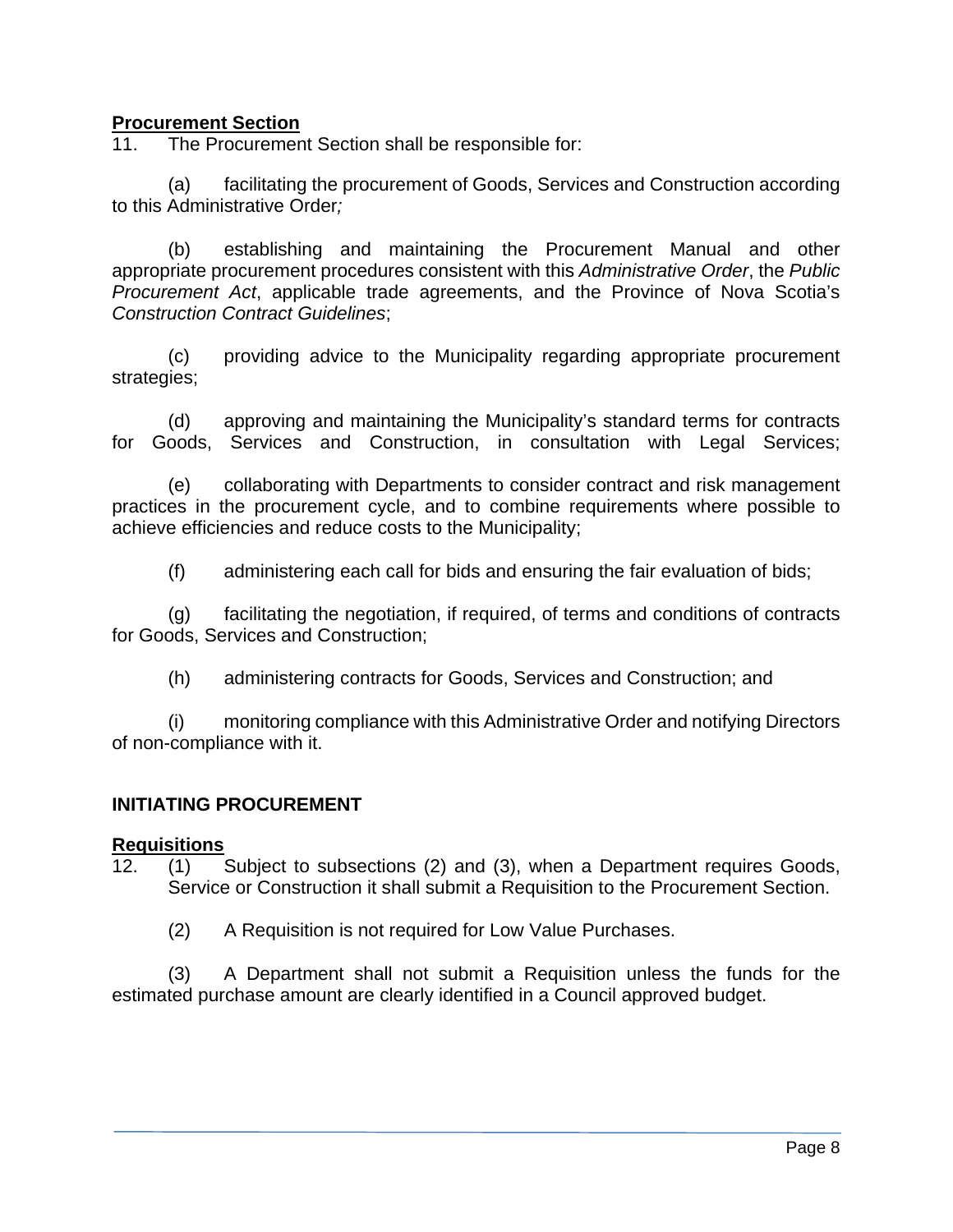# **Authority to Make a Requisition**<br>13. (1) The authority to make

13. (1) The authority to make a Requisition is as follows:

| CAO        | <b>Director</b>   | <b>Manager</b>          | <b>Employee</b>       |
|------------|-------------------|-------------------------|-----------------------|
| Any amount | Any amount within | Per delegation of       | Per sub-delegation of |
|            | the Director's    | authority from Director | authority from        |
|            | approved budget   |                         | Manager               |

(2) The Procurement Section shall maintain a list of all delegations and subdelegations of Requisition authority submitted by a Director or Manager pursuant to subsection (1).

#### **Notice of Intended Procurement**

14. (1) Subject to subsection (2), the Procurement Section shall publish a Notice of Intended Procurement for each procurement opportunity, including requests for supplier prequalification, on the Procurement Web Portal.

(2) The Procurement Section is not required to publish a Notice of Intended Procurement for:

(a) Procurement opportunities valued at less than the thresholds set out in applicable trade agreements (unless the Procurement Manual includes any more stringent thresholds or requirements);

(b) Procurement opportunities offered to prequalified suppliers on a Roster; and

(c) Procurement opportunities where the procurement will be conducted using Alternative Procurement.

#### **PROCUREMENT METHODS**

#### **Competitive Procurement**

15. Subject to sections 16 to 20, Competitive Procurement shall be used for procurement of all Goods, Services and Construction.

#### **Alternative Procurement**

16. (1) For procurement opportunities that do not exceed thresholds set out in applicable trade agreements, Alternative Procurement may be used, subject to any restrictions or requirements set out in the Procurement Manual.

(2) For procurement opportunities that exceed thresholds set out in applicable trade agreements, Alternative Procurement may be used, provided that it is not done for the purpose of avoiding competition among suppliers or in a manner that discriminates against suppliers of any jurisdiction covered by an applicable trade agreement, in the following circumstances: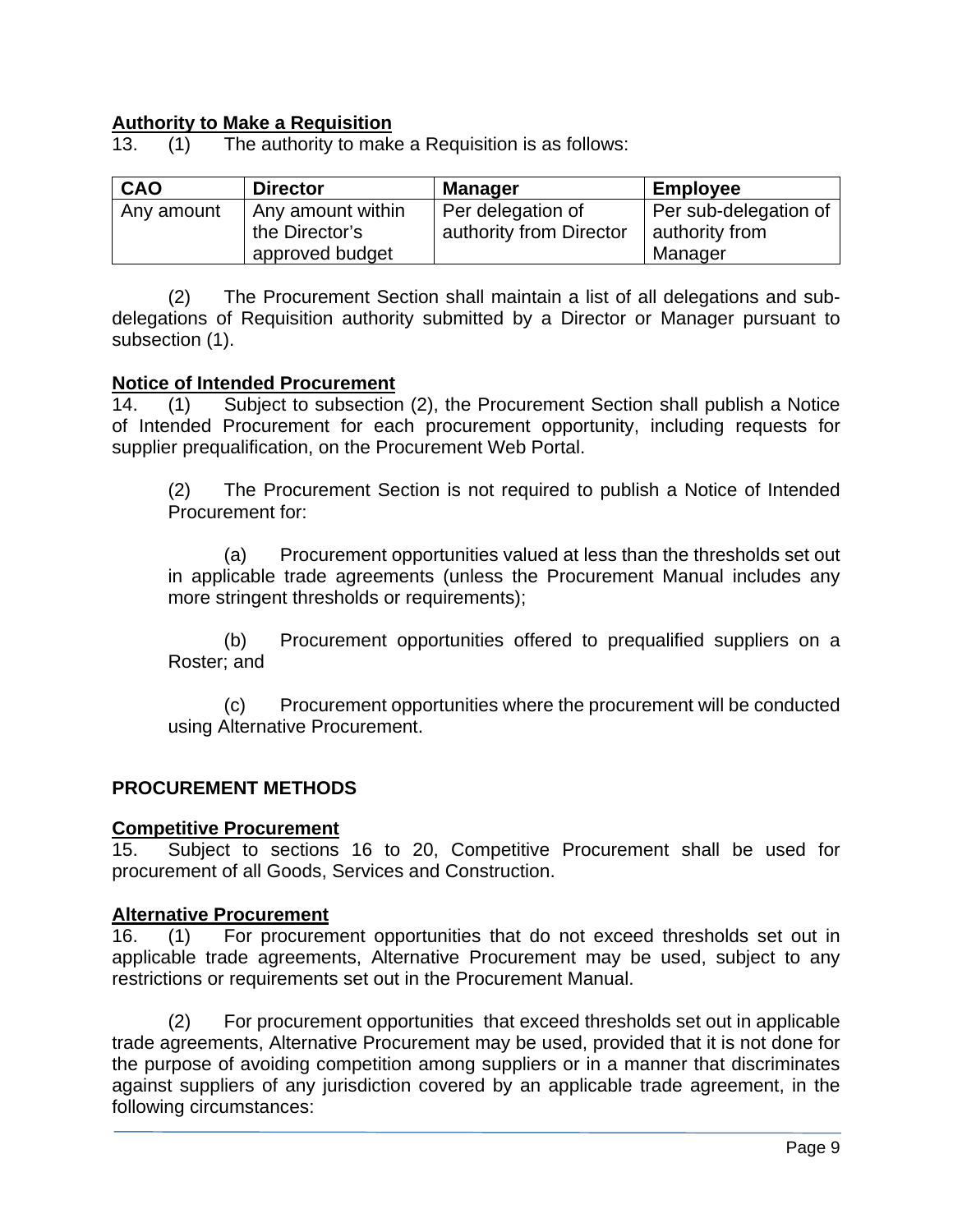(a) if:

(i) no bids were submitted or no suppliers requested participation;

(ii) no bids that conform to the essential requirements of the call for bids were submitted;

- (iii) no suppliers satisfied the conditions for participation; or
- (iv) the submitted bids were collusive,

provided that the requirements of the call for bids are not substantially modified;

(b) if the Goods, Services or Construction can be supplied only by a particular supplier and no reasonable alternative or substitute Goods, Services or Construction exist for any of the following reasons:

- (i) the requirement is for a work of art;
- (ii) the protection of patents, copyrights, or other exclusive rights;
- (iii) due to an absence of competition for technical reasons;

(iv) the supply of Goods, Services or Construction is controlled by a supplier that is a statutory monopoly;

(v) to ensure compatibility with existing Goods, or to maintain specialized Goods that must be maintained by the manufacturer of those Goods or its representative;

(vi) work is to be performed on property by a contractor according to provisions of a warranty or guarantee held in respect of the property or the original work;

(vii) work is to be performed on a leased building or related property, or portions thereof, that may be performed only by the lessor; or

(viii) the procurement is for subscriptions to newspapers, magazines, or other periodicals;

(c) for additional deliveries by the original supplier of Goods, Services or Construction that were not included in the initial procurement, if a change of supplier for such additional Goods, Services or Construction:

(i) cannot be made for economic or technical reasons such as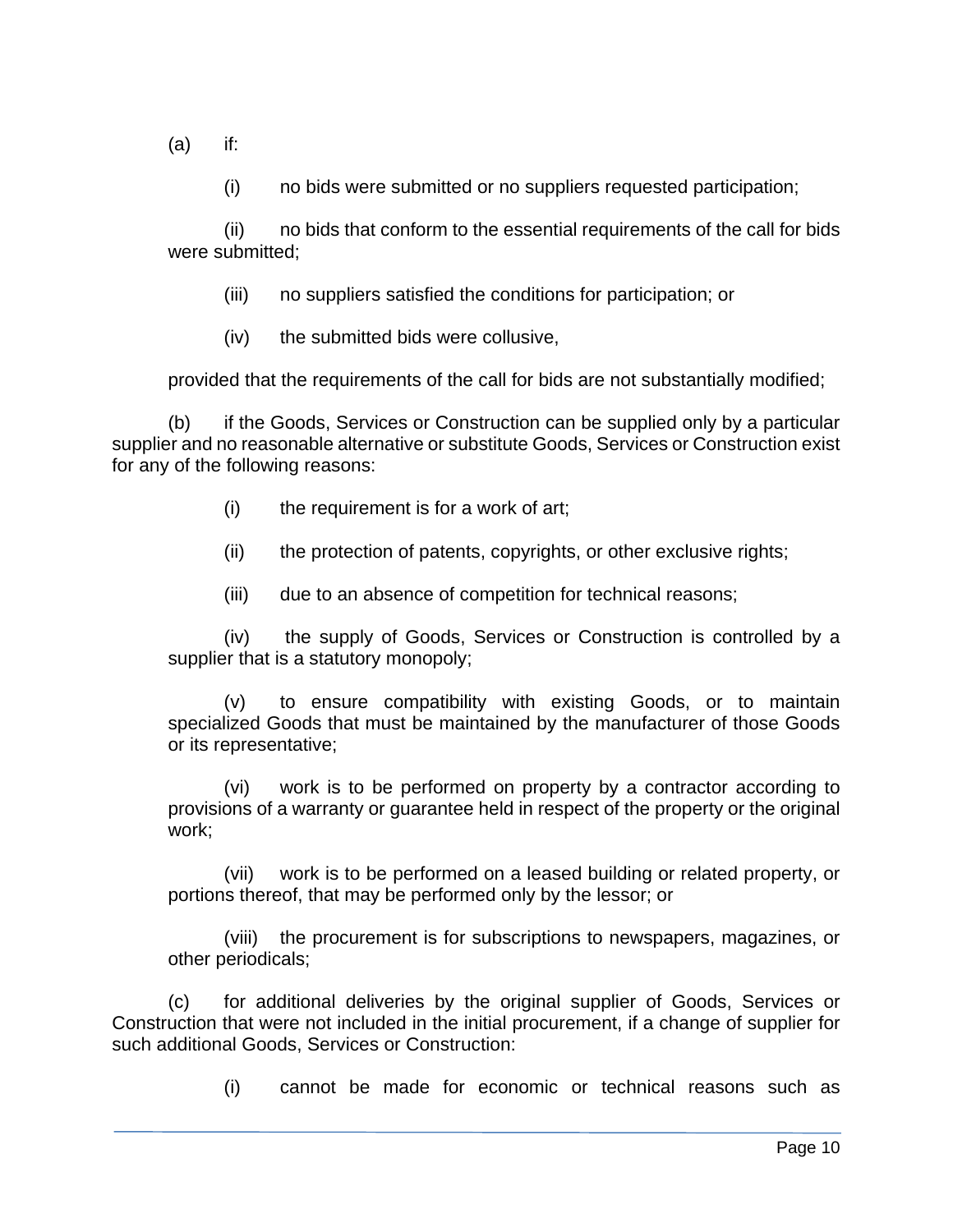requirements of interchangeability or interoperability with existing equipment, software, services, or installations procured under the initial procurement; and

(ii) would cause significant inconvenience or substantial duplication of costs for the Municipality;

(d) if strictly necessary, and for reasons of urgency brought about by events unforeseeable by the Municipality, the Goods, Services or Construction could not be obtained in time using Competitive Procurement;

(e) for Goods purchased on a commodity market;

(f) if the Municipality procures a prototype or a first Good or Service that is developed in the course of, and for, a particular contract for research, experiment, study, or original development. Original development of a first Good or Service may include limited production or supply in order to incorporate the results of field testing and to demonstrate that the Good or Service is suitable for production or supply in quantity to acceptable quality standards, but does not include quantity production or supply to establish commercial viability or to recover research and development costs;

(g) for purchases made under exceptionally advantageous conditions that only arise in the very short term in the case of unusual disposals such as those arising from liquidation, receivership, or bankruptcy, but not for routine purchases from regular suppliers;

(h) if a contract is awarded to a winner of a design contest provided that:

(i) the contest has been organized in a manner that is consistent with the principles of applicable trade agreements, in particular relating to the publication of a Notice of Intended Procurement; and

(ii) the participants are judged by an independent jury with a view to a design contract being awarded to a winner; or

(i) if Goods or consulting services regarding matters of a confidential or privileged nature are to be purchased and the disclosure of those matters through Competitive Procurement could reasonably be expected to compromise government confidentiality, result in the waiver of privilege, cause economic disruption, or otherwise be contrary to the public interest.

## **Supplier Prequalification & Rosters**

17. (1) The Procurement Section may limit bids to prequalified suppliers, either through the use of Rosters or through multi-stage procurement opportunities.

(2) The Procurement Section shall allow all prequalified suppliers to participate in a particular procurement, unless the Procurement Section states in the request for supplier prequalification any limitation on the number of suppliers that will be permitted to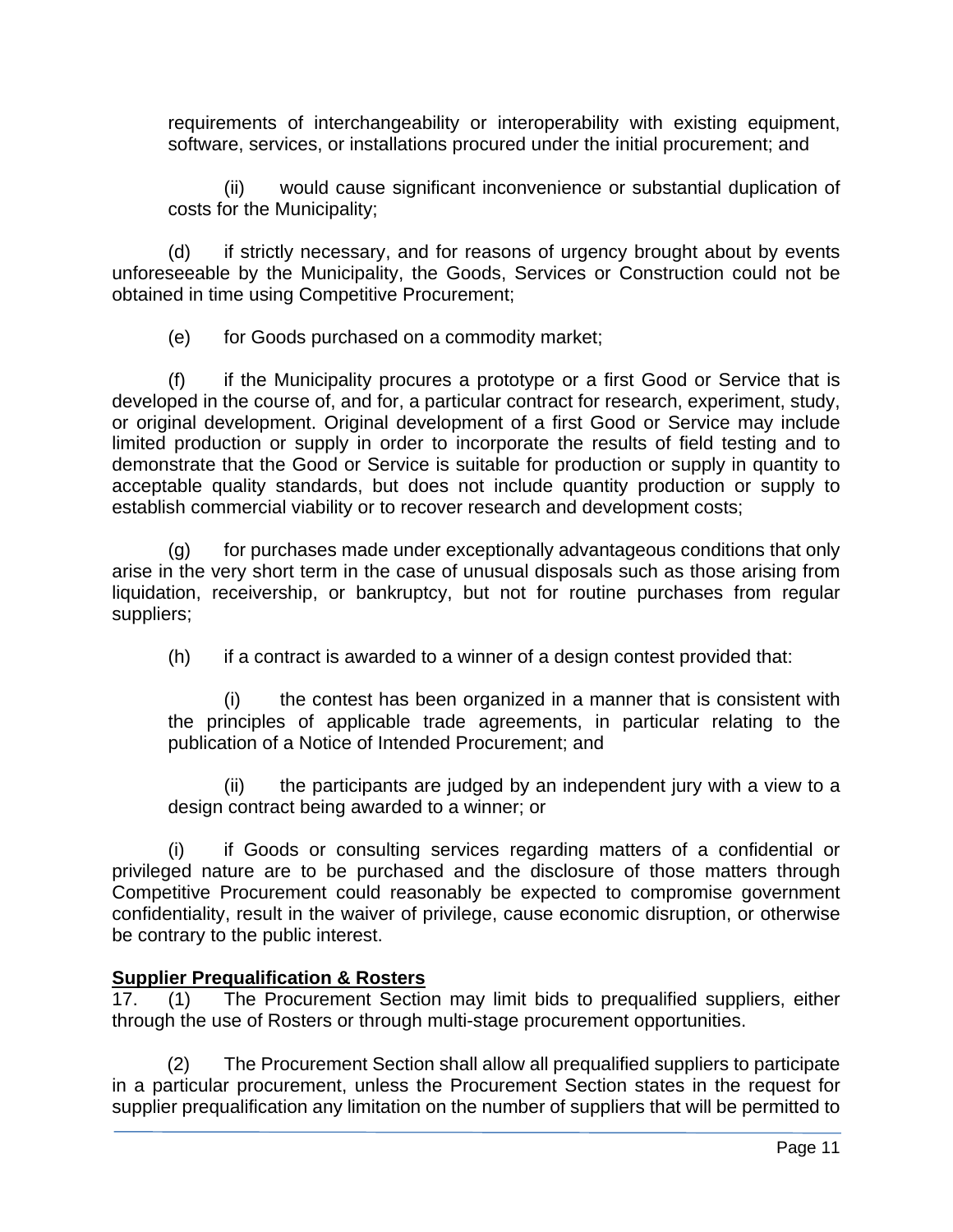submit bids and the criteria for selecting the limited number of suppliers.

(3) A request for supplier prequalification inviting interested suppliers to apply for inclusion on a Roster shall be published in a Notice of Intended Procurement at least every 3 years on the Procurement Web Portal and shall include:

> (a) the criteria that will be used to prequalify suppliers, unless those requirements are included in the qualification documentation;

> (b) a statement that only the suppliers on the Roster will receive further notices of procurement opportunities covered by the Roster; and

(c) the period of validity of the Roster.

### **Buying Groups**

18. (1) Subject to subsections (2) and (3), the Procurement Section may establish or take part in Buying Groups, including those formed by the Province of Nova Scotia, the Government of Canada or any other public sector entity or private sector entity.

(2) The Procurement Section shall publish a notice of the Municipality's participation in a Buying Group at least annually on the Procurement Web Portal. Such notice shall direct potential suppliers to the Buying Group tender notices website if it is different from the Procurement Web Portal.

(3) Any agreements required to formalize the Municipality's participation in a Buying Group shall be approved and signed by the Manager of Procurement.

#### **Standing Offers**

19. (1) The Procurement Section may establish Standing Offers using Competitive Procurement, Alternative Procurement or through participation in a Buying Group.

(2) In issuing a call for a Standing Offer, the Procurement Section shall indicate how subsequent purchases will be made from a supplier under a Standing Offer.

(3) The Manager of Procurement may negotiate and make modifications to a Standing Offer that they determine to be in the best interests of the Municipality, such as adding or deleting items or extending the duration of a Standing Offer.

(4) For the purposes of contract award, the total estimated value of the Standing Offer shall be used to determine the appropriate approval authority.

(5) Individual draws from a Standing Offer shall be approved by a Director.

(6) A Director may delegate their authority under subsection (5), and a list of such delegations shall be provided to and maintained by the Procurement Section.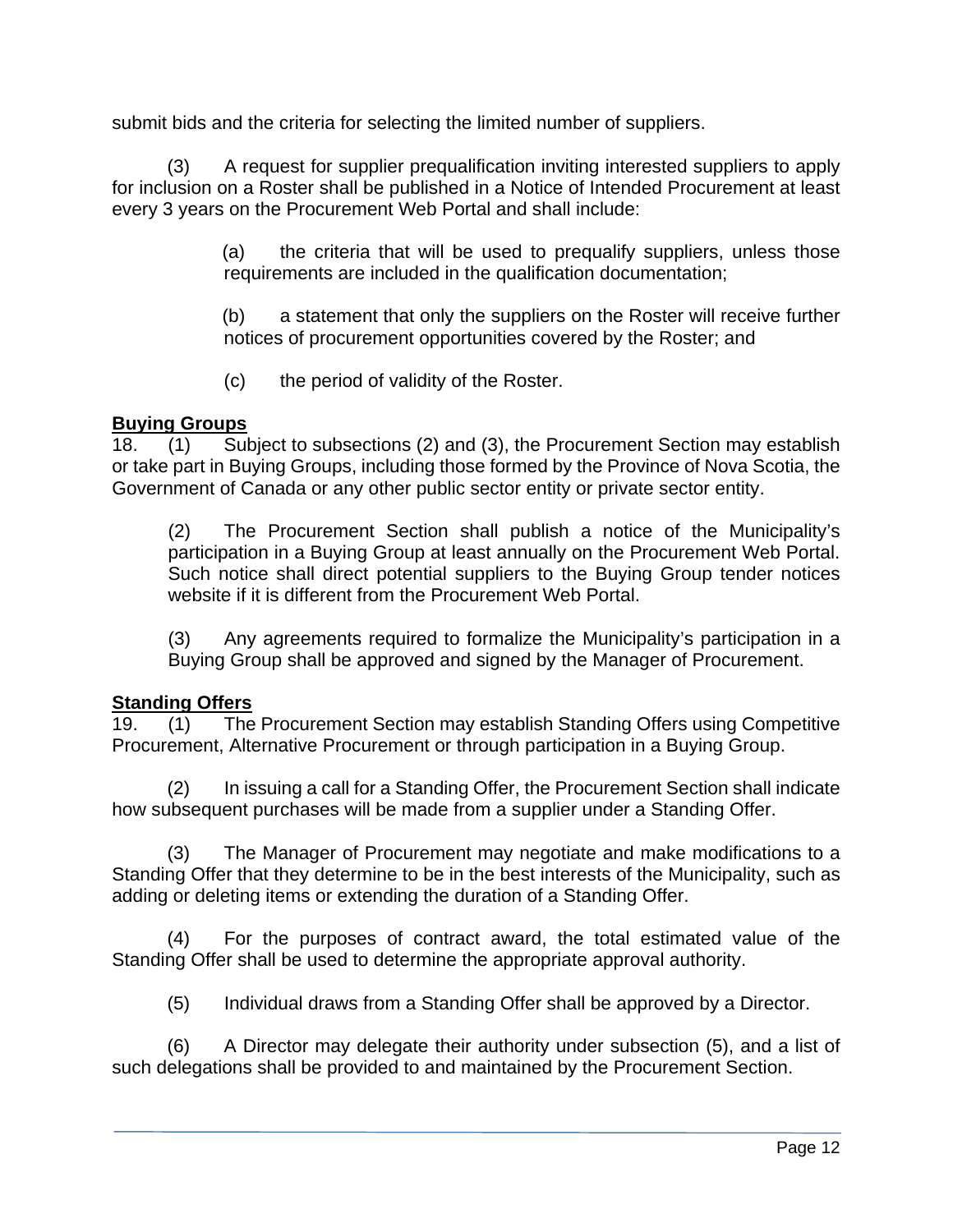(7) Where the Procurement Section has established a Standing Offer for Goods, Services or Construction, it shall be mandatory to use the Standing Offer for the purchase of such Goods, Services or Construction.

#### **Low Value Purchases**

20. If a Standing Offer is not applicable, Departments may make Low Value Purchases of Goods, Services and Construction by employing one of the acceptable procurement methods set out in the following table:

| <b>Amount</b>       | <b>Acceptable Procurement Methods</b>   |  |
|---------------------|-----------------------------------------|--|
| $<$ \$1,000         | Petty cash or Corporate Purchasing Card |  |
| \$1,000 to \$10,000 | • Request two or more quotes            |  |
|                     | • Competitive Procurement               |  |
|                     | <b>Alternative Procurement</b>          |  |

## **SOCIAL PROCUREMENT**

#### **Social Procurement**

21. (1) When making Low Value Purchases or when conducting invitational calls for bids, staff will, where feasible, invite at least one diverse or social enterprise supplier to submit a bid.

(2) In each call for bids the Procurement Section and the Department responsible for the purchase shall consider including evaluation criteria and/or contract requirements that aim to achieve social value or social impacts such as:

(a) supplier diversity (i.e. opportunities for diverse suppliers including suppliers owned, operated by, or employing African Nova Scotians, Indigenous peoples, people with disabilities and/or other traditionally underrepresented groups);

(b) workforce development (i.e. offering apprenticeships, skills training and/or other developmental support to employees, subcontractors and/or volunteers);

- (c) fair wage/living wage;
- (d) community benefits;
- (e) environmental benefits;
- (f) socially responsible production; and
- (g) advanced health and safety practices.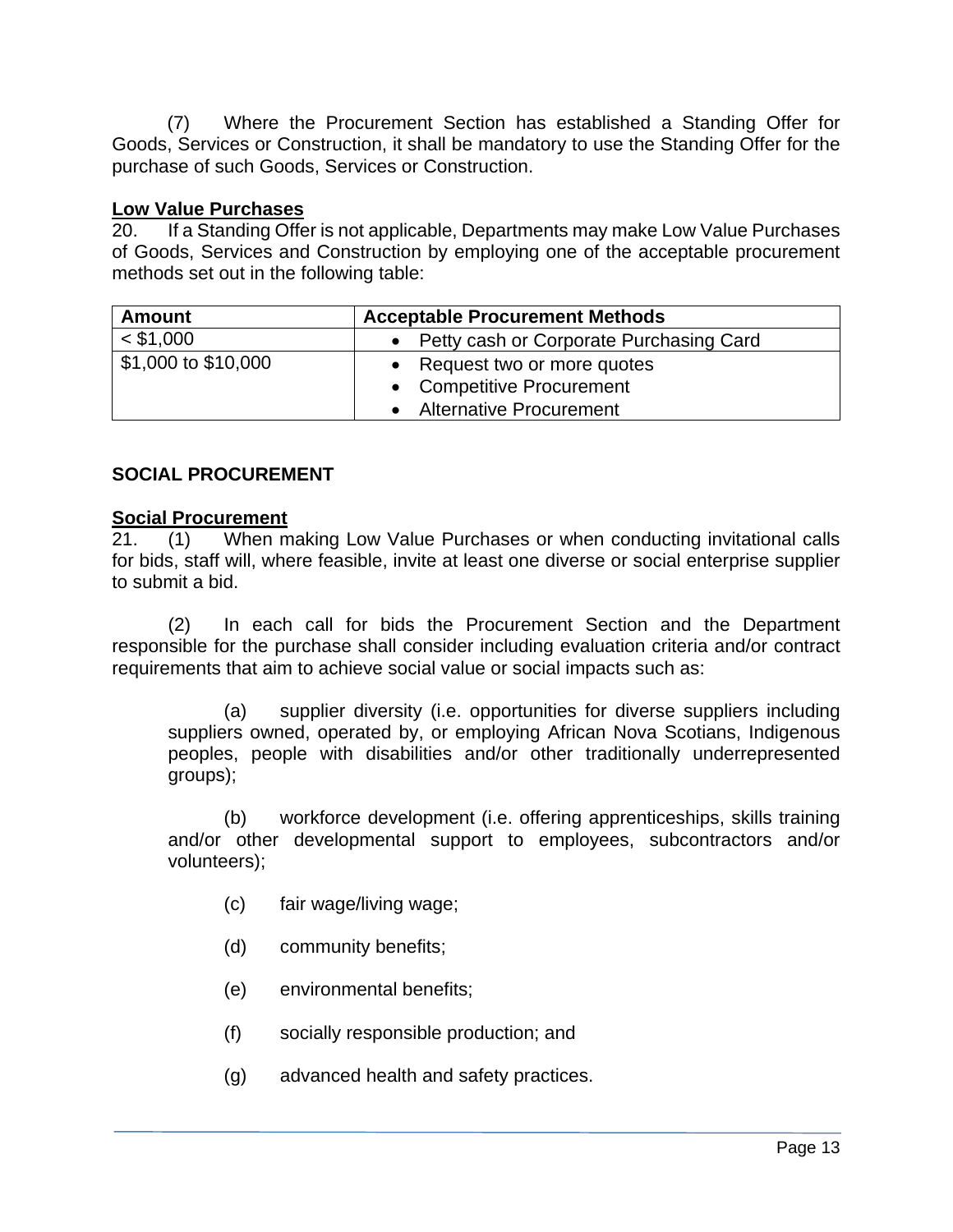## **EVALUATING BIDS AND AWARDING CONTRACTS**

#### **Openings**

22. (1) Bids will be accepted in accordance with the closing time and date stipulated in the call for bids.

 (2) The Manager of Procurement may conduct public openings at their discretion.

# **Bids to be in Writing**<br>23. (1) Subject t

23. (1) Subject to subsection (2) the Municipality shall only consider bids that are submitted in writing.

(2) The Municipality may consider verbal bids for Low Value Purchases

#### **Evaluation Criteria**

24. (1) Bids will be evaluated in accordance with the evaluation criteria published in the call for bids.

 (2) The Procurement Section shall ensure that each call for bids includes appropriate evaluation criteria to ensure the Municipality achieves Best Value.

#### **Fairness Monitors**

25. The Municipality may engage the services of a fairness monitor to monitor and report on the fairness of a particular procurement.

#### **Pre-requisites to Awarding of Contracts**

26. (1) The following pre-requisites shall apply to the approval of any contract award:

(a) the funds and program shall be approved and budgeted;

(b) the Goods, Services or Construction being purchased shall be consistent with the approved program deliverables; and

(c) the purchase shall be compliant with this Administrative Order, the Procurement Manual, and any other applicable policies, legislation and trade agreements.

(2) Any award requiring the approval of the CAO or Council requires a recommendation report and any such report shall:

- (a) be prepared by the Department that initiated the procurement;
- (b) be reviewed by the Procurement Section to ensure that the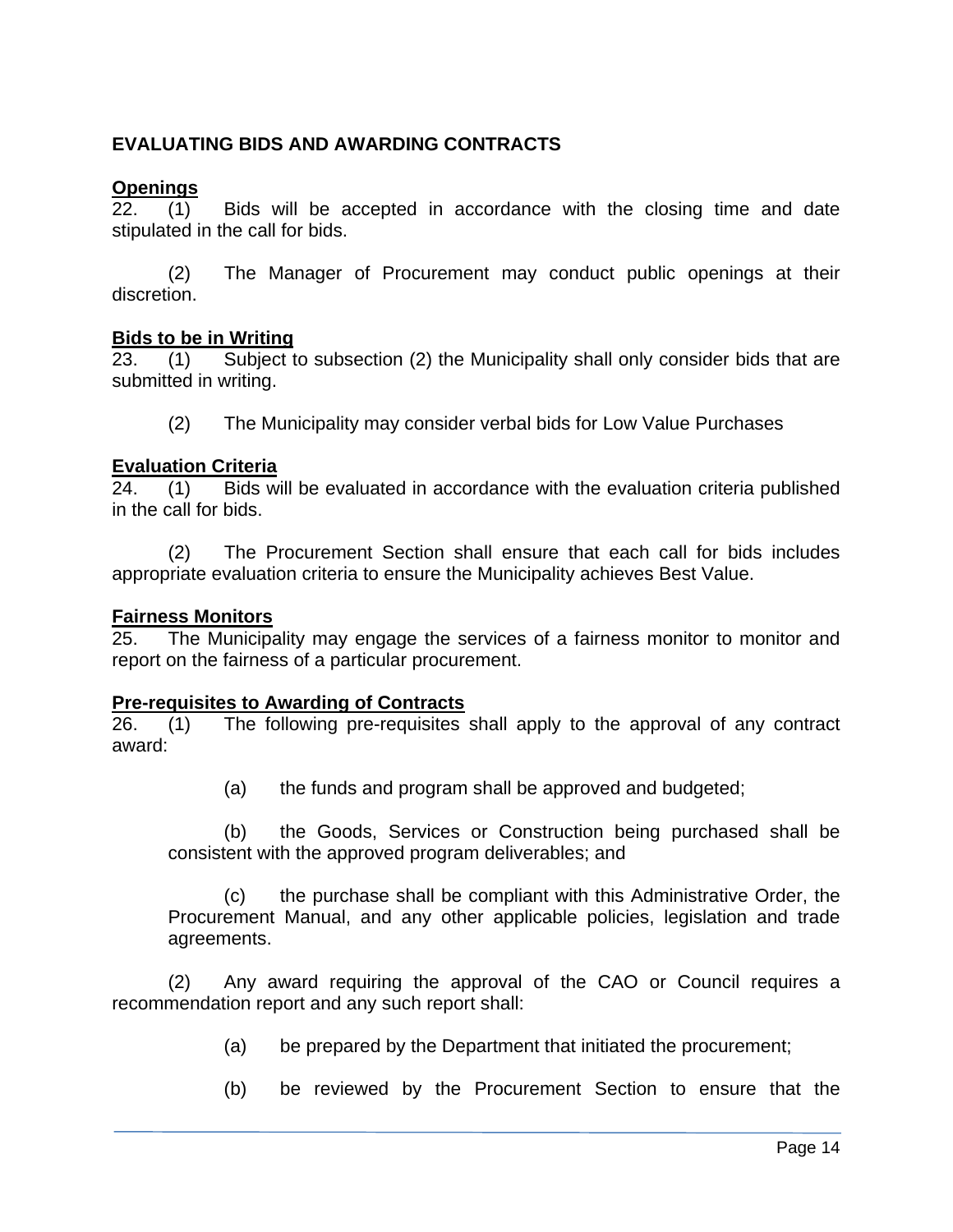procurement has been conducted in accordance with applicable policies, legislation, trade agreements and ethical business practices;

(c) provide details of the recommended purchase and describe the method of procurement used; and

(d) be signed by the appropriate Director and forwarded to the CAO or Council for approval.

#### **Determination of Best Value**

27. (1) Unless the Municipality determines that it is not in the public interest to award a contract, the Municipality shall award the contract to the supplier whose bid the Municipality has determined represents Best Value.

(2) If the Municipality receives a bid from a supplier with a price that is abnormally lower than the prices in other submitted bids, the Procurement Section may verify with the supplier that it satisfies the conditions for participation and is capable of fulfilling the terms of the contract.

(3) In the case of a tie bid, the Manager of Procurement may request the tied suppliers to submit a best and final offer, and if a tie bid still occurs, Best Value may be determined on the basis of a coin flip.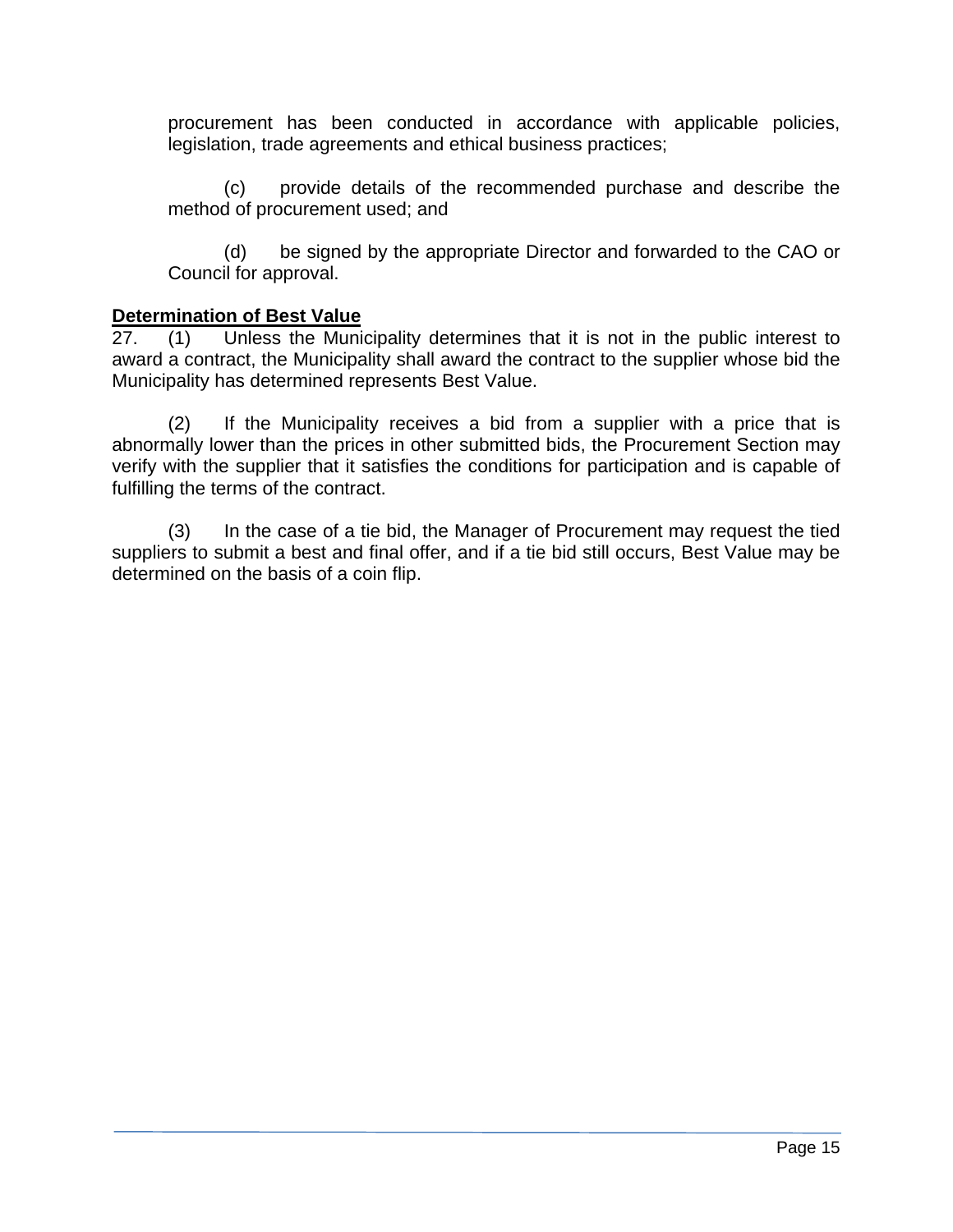# **Award Authority**<br>28. (1) The

 $(1)$  The approval authority limits for the awarding of contracts are as follows:

| <b>Method</b>                                                                                                | <b>Manager</b>                                                                     | <b>Director</b>                                 | <b>CAO</b>  | <b>Council</b> |
|--------------------------------------------------------------------------------------------------------------|------------------------------------------------------------------------------------|-------------------------------------------------|-------------|----------------|
| Low Value Purchase                                                                                           | \$10,000                                                                           | \$10,000                                        | \$10,000    | \$10,000       |
| Competitive<br>Procurement                                                                                   | Per<br>delegation of<br>authority from<br>Director [not<br>to exceed<br>\$100,000] | \$100,000                                       | \$1,250,000 | Any<br>amount  |
| Competitive<br>Procurement - Street,<br>sidewalk, & active<br>transportation<br><b>Construction projects</b> | Per<br>delegation of<br>authority from<br><b>Director</b>                          | \$100,000                                       | Any amount  | Any<br>amount  |
| Competitive<br>Procurement-<br>Establishment of<br><b>Standing Offer</b>                                     | \$5,000,000<br>(Manager of<br>Procurement<br>only)                                 | \$5,000,000<br>(Director of<br>Finance<br>only) | \$5,000,000 | Any<br>Amount  |
| <b>Alternative Procurement</b>                                                                               | Per<br>delegation of<br>authority from<br><b>Director</b>                          | \$100,000                                       | \$1,250,000 | Any<br>amount  |
| <b>Alternative Procurement</b><br>- Urgent Circumstances<br>per 16(1)(d)                                     | Per<br>delegation of<br>authority from<br><b>Director</b>                          | \$100,000                                       | Any amount  | Any<br>amount  |

(2) Notwithstanding the approval authority limits listed in subsection (1):

(a) a contract award must be forwarded to Council for approval where there is a legislative requirement for Council to approve the award, or where the CAO is of the opinion that the award is a matter best dealt with by Council;

(b) a contract award must be reviewed by Legal Services and forwarded to the CAO or Council for approval where the proposed supplier is not the lowestpriced or highest-scoring supplier;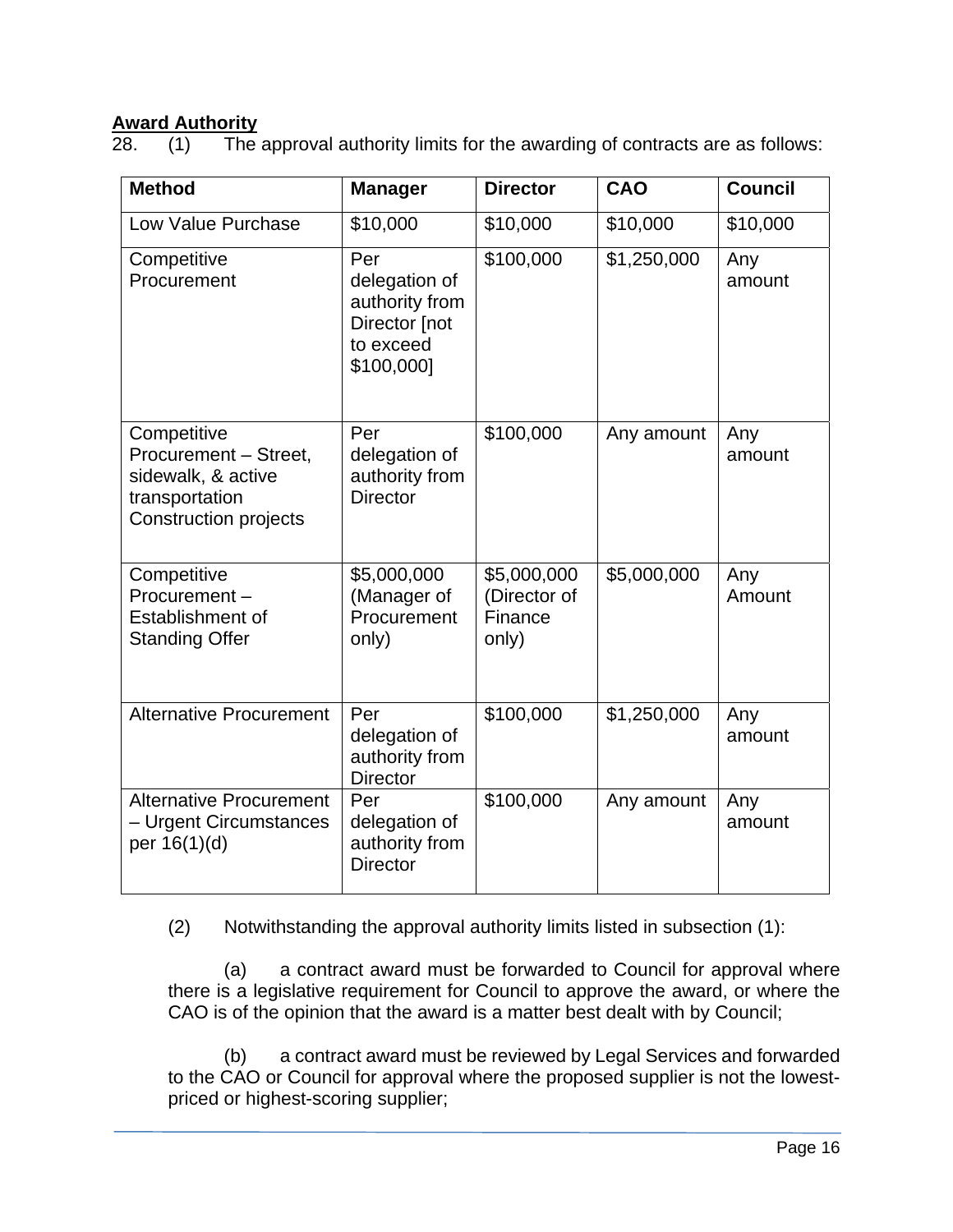(c) the CAO may delegate their authority to a Director if:

(i) prior to Requisition, the Director prepares a report for the CAO recommending the purchase and receives written approval from the CAO to make the purchase;

(ii) the award is the result of Competitive Procurement;

(iii) the value of the contract to be awarded does not exceed 110% of the estimated value of the contract as reported to and approved by the CAO in accordance with sub-clause (i); and

(iv) the proposed supplier is the lowest-priced or highest-scoring supplier.

### **Signing Authority**

29. (1) The following pre-requisites apply to the execution of any procurement contract on behalf of the Municipality:

(a) the award of the contract must be approved in accordance with the authorities set out in section 28 of this Administrative Order; and

(b) for all contracts (except Low Value Purchases), the contract terms and conditions must be reviewed by Legal Services or be in the form of a template approved by Legal Services.

(2) The authority to execute procurement contracts on behalf of the Municipality is as follows:

| <b>Position</b>        | <b>Signing Authority</b>                                                                                             |  |
|------------------------|----------------------------------------------------------------------------------------------------------------------|--|
| CAO                    | Any contract                                                                                                         |  |
| Manager of Procurement | Any contract where the supplier is bound to the<br>Municipality's standard terms & conditions                        |  |
| <b>Director</b>        | Any contract where the award has been approved by<br>the Director or by an employee in the Director's<br>Department. |  |
| Manager                | Per delegation of authority from his or her Director                                                                 |  |

(3) The CAO may set further conditions or procedures and make further delegations regarding signing authority provided that such conditions, procedures and delegations are not inconsistent with this Administrative Order.

(4) A Director may delegate to one or more Managers in their Department, the authority to execute contracts provided that: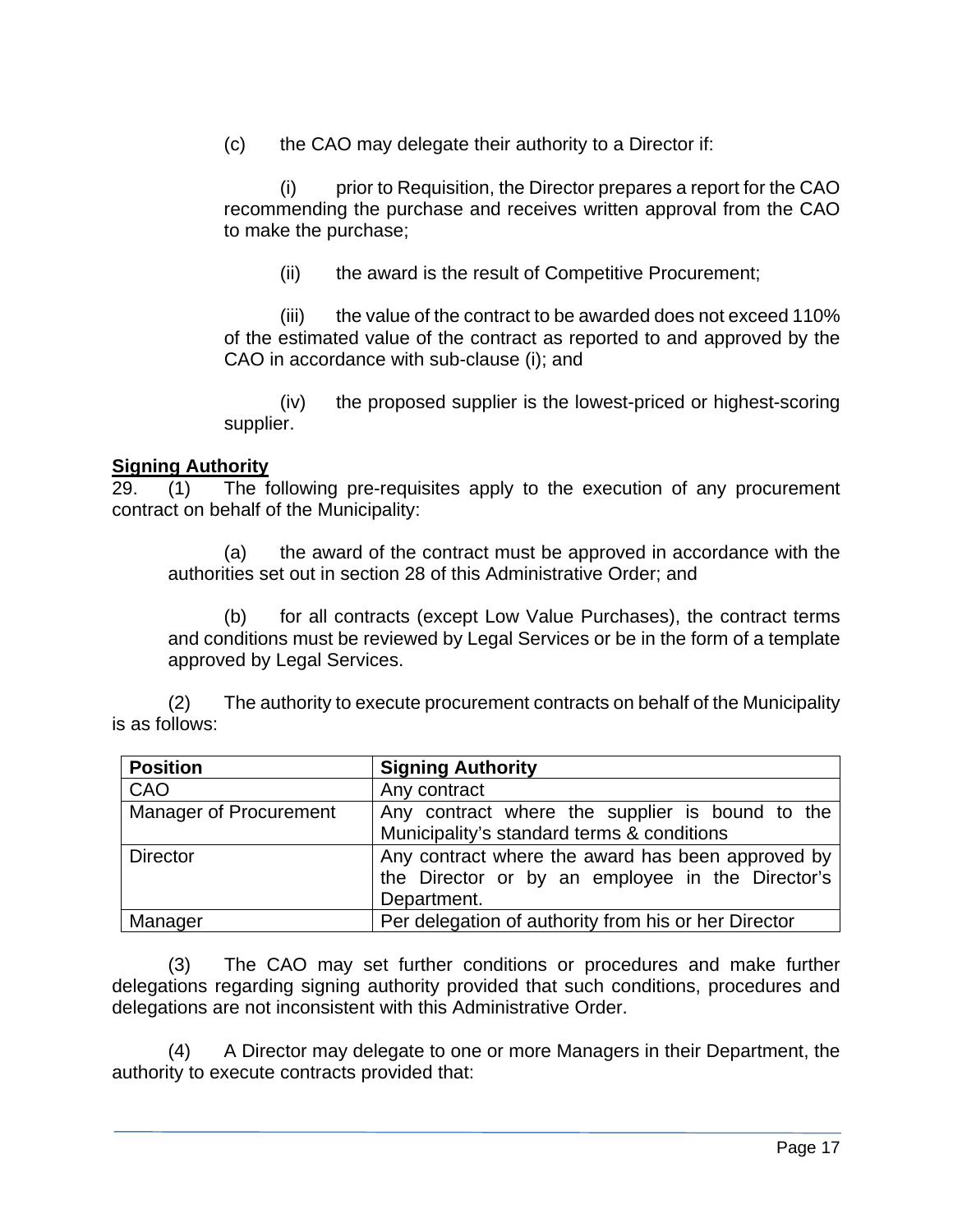(a) the Procurement Section is given a list of such delegations showing the delegate's name and amount that they have been delegated; and

(b) the amount of the delegation is no greater than the Director's award authority pursuant to section 28.

#### **Publishing of Bid Results**

30. In each instance where the Procurement Section has published a Notice of Intended Procurement, the Procurement Section shall publish a notice of contract award on the Procurement Web Portal no later than 72 days after the date the contract was awarded. The information shall remain readily accessible for a reasonable period of time. The notice of award shall include at least the following:

- (a) a description of the Goods, Services or Construction procured;
- (b) the name and address of the Municipality;
- (c) the name and address of the successful supplier;
- (d) the value of the successful bid;
- (e) the date of award; and

(f) if Alternative Procurement was used, the conditions and circumstances described in section 16, and the corresponding trade agreement reference that justified its use.

#### **Reporting of Awards**

31. (1) The Manager of Procurement shall provide a report to the Council members, at least quarterly, containing a list of:

- (a) all awards approved by the CAO;
- (b) all awards exceeding \$100,000; and

(c) all awards exceeding \$50,000 resulting from Alternative Procurement.

(2) The report shall show the name of the contract, the name of the successful supplier, the amount of the contract, and the budgetary estimate.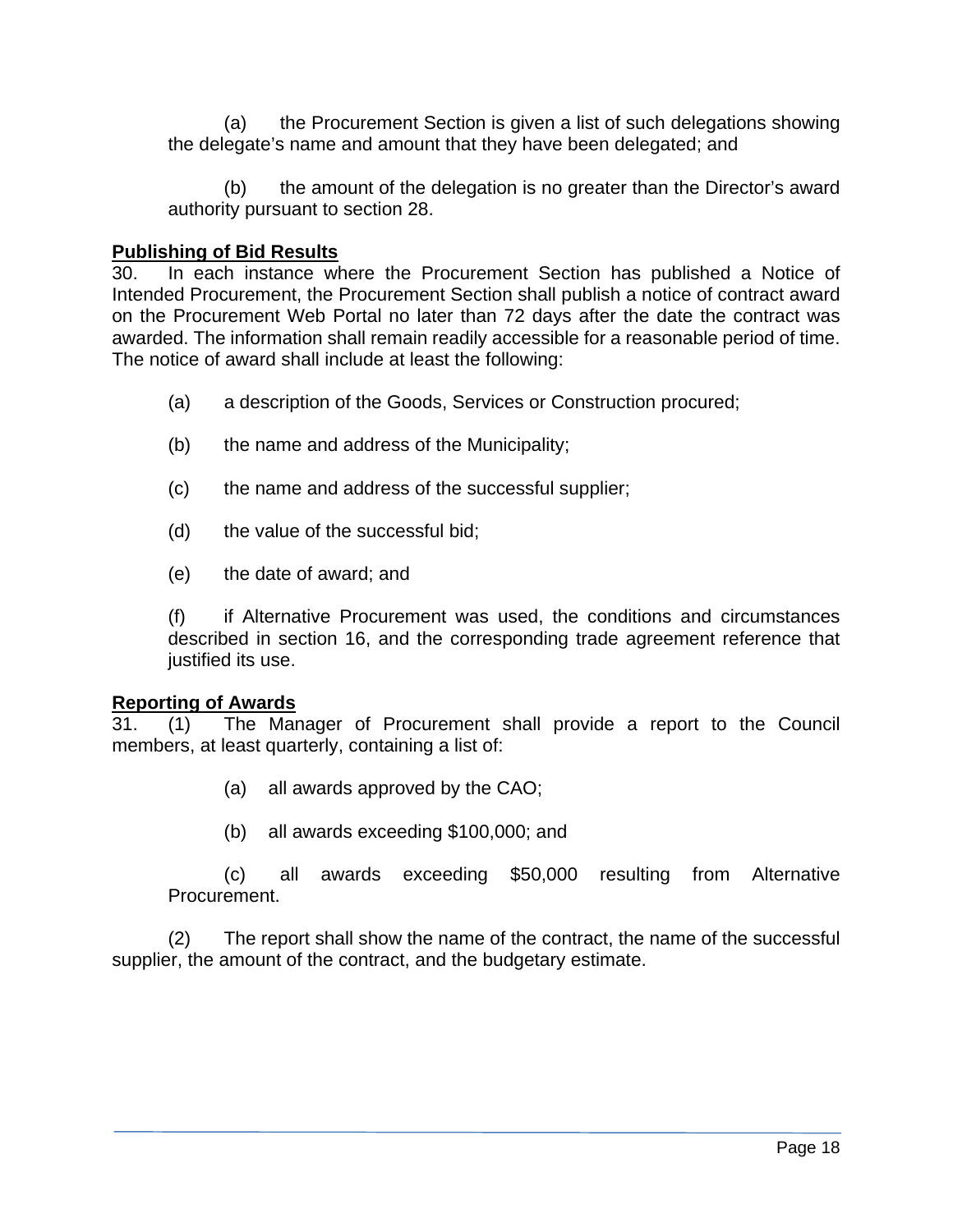## **CONTRACT MANAGEMENT**

#### **Contract Amendments**

32. (1) All contract amendments are subject to the identification and availability of sufficient funds in the Council approved business planning and budget process.

(2) A contract amendment that increases the price of a contract shall not be made without a corresponding change in contract deliverables or scope of work, unless it is otherwise in the best interest of the Municipality to agree to the contract amendment.

(3) A contract amendment for the delivery of Goods, Services or Construction that were not included in the initial procurement shall:

- (a) meet the conditions for Alternative Procurement; or
- (b) be in the best interests of the Municipality.

(4) Contract amendments shall be tracked and significant variances substantiated.

(5) Approvals for contract amendments and copies of all contract amendments shall be documented in writing and submitted to the Procurement Section. Where practical, such submission shall be done prior to the work being undertaken.

(6) Approval formats for contract amendments will be as approved by the Manager of Procurement.

(7) The approval and signing authority limits for cumulative contract amendments are as follows:

| <b>Position</b>      | <b>Approval Authority</b>                                                                                                                                                                                                                       |  |  |
|----------------------|-------------------------------------------------------------------------------------------------------------------------------------------------------------------------------------------------------------------------------------------------|--|--|
| Director (or his or  | (a) \$15,000; or (b) a 15% increase to the originally approved                                                                                                                                                                                  |  |  |
| her delegate)        | contract amount, whichever is greater.                                                                                                                                                                                                          |  |  |
| CAO                  | (a) \$20,000 or (b) a 20% increase to the originally approved                                                                                                                                                                                   |  |  |
|                      | contract amount, whichever is greater.                                                                                                                                                                                                          |  |  |
| <b>CAO</b><br>Urgent | Notwithstanding the above, in Urgent Circumstances the                                                                                                                                                                                          |  |  |
| Circumstances        | CAO may approve and sign a contract amendment for any<br>amount, provided that the CAO must submit a report<br>including the details of such contract amendments at the next<br>scheduled meeting of the Audit & Finance Standing<br>Committee. |  |  |
| Council              | Any amount                                                                                                                                                                                                                                      |  |  |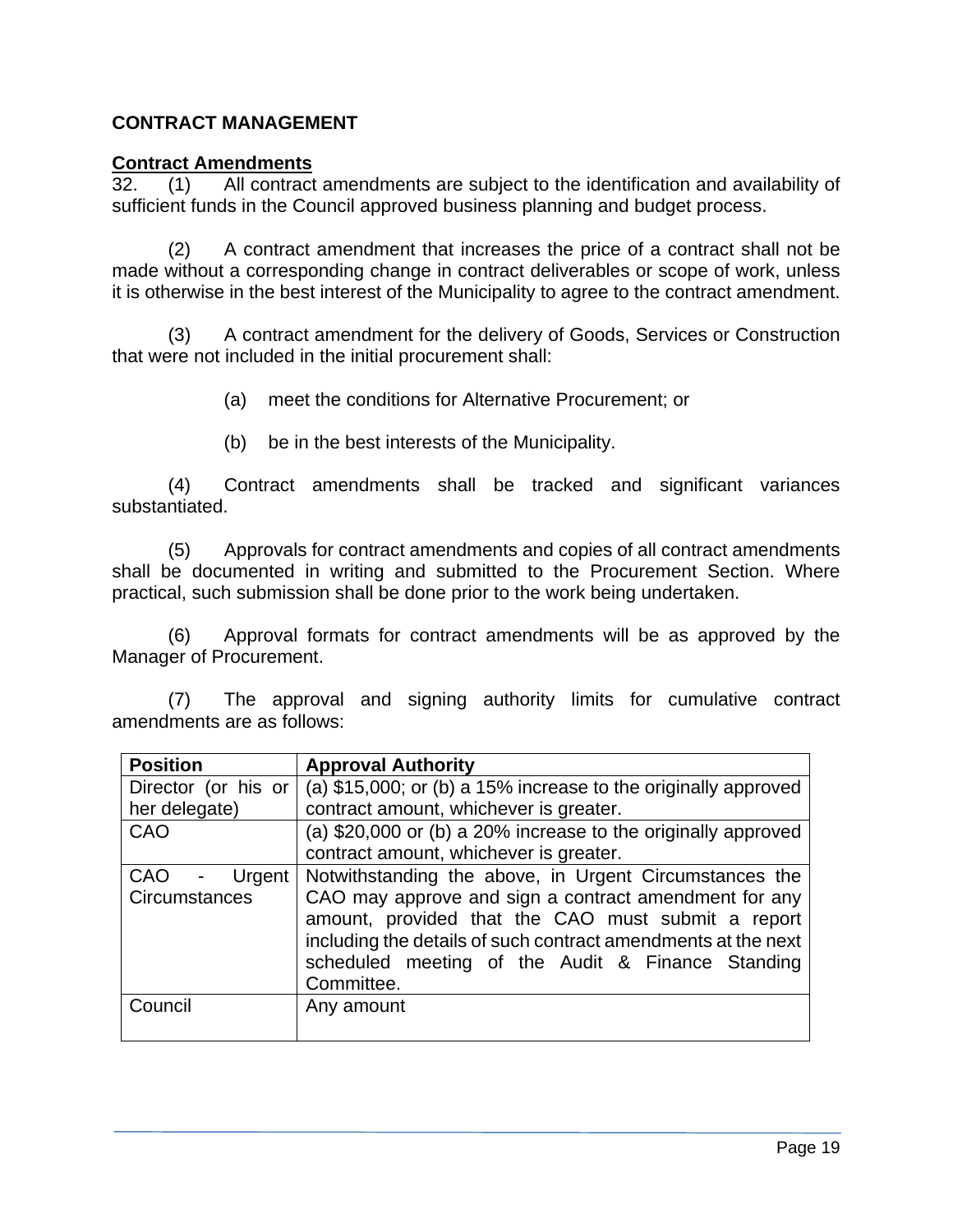## **Contract Options**

33. (1) The exercising of any option under a contract is subject to the identification and availability of sufficient funds approved by Council through the business planning and budget process.

 (2) Subject to alternate direction from Council at the time of contract award, the authority to exercise any contractually defined option, including an option to extend a contract, is as follows:

| <b>Option Authority</b> | <b>Total Cost of</b>     |  |
|-------------------------|--------------------------|--|
|                         | <b>Exercising Option</b> |  |
| Manager                 | \$10,000                 |  |
| <b>Director</b>         | \$500,000                |  |
| CAO                     | \$1,250,000              |  |
| Council                 | Any Amount               |  |

#### **Contract Assignments**

34. The authority to consent to a request by a supplier to assign a contract to another person or entity is as follows:

| <b>Assignment Authority</b> | <b>Total Value of Contract</b> |
|-----------------------------|--------------------------------|
| Manager of Procurement      | \$500,000                      |
| CAO                         | \$1,250,000                    |
| Council                     | Any Amount                     |

#### **Contract Terminations**

35. (1) The failure of a supplier to fulfill its obligations under any contract with the Municipality shall be documented by the Department responsible for the contract.

(2) Legal Services and the Procurement Section shall be consulted prior to the termination of any contract by the Municipality.

(3) The authority to approve the termination of a contract due to the default by the supplier of its obligations, or otherwise is as follows:

| <b>Termination Authority</b> | <b>Total Value of Contract</b> |
|------------------------------|--------------------------------|
| <b>Director</b>              | \$500,000                      |
| CAO                          | \$1,250,000                    |
| Council                      | Any Amount                     |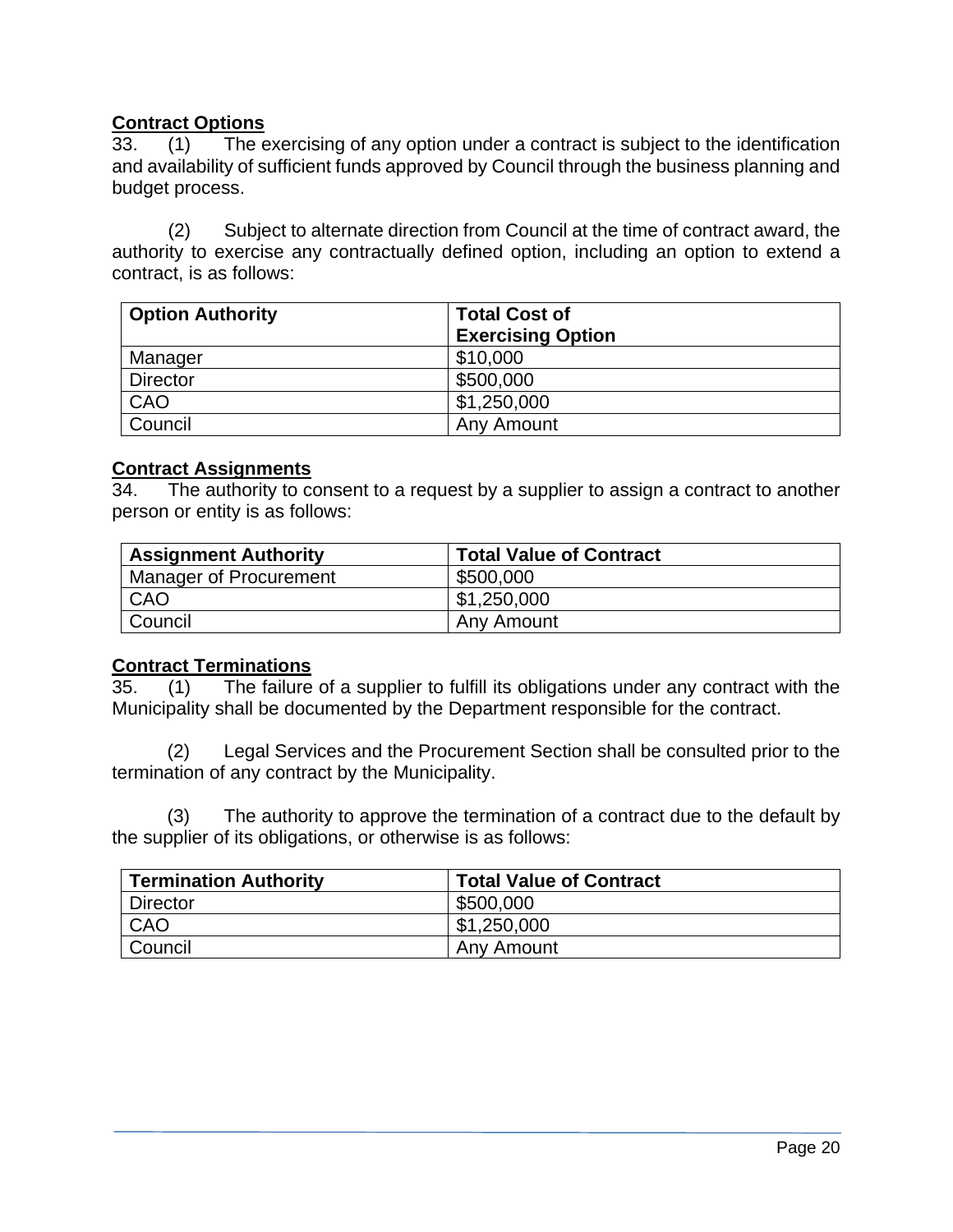## **SUPPLIER PERFORMANCE**

#### **Performance Files**

36. (1) Departments shall complete a supplier evaluation scorecard at the completion of each contract or as otherwise directed by the Manager of Procurement.

(2) The Procurement Section shall maintain supplier performance files that contain information supplied by Department and Procurement Section staff, including supplier evaluation scorecards.

(3) Supplier performance may be evaluated based on factors including safety, project management, scheduling and overall quality of work.

#### **Disqualification & Suspension (Bid-Barring)**

37. (1) Upon reasonable notice in writing to the supplier involved, and after a reasonable opportunity for response, the Municipality may formally disqualify or suspend a supplier from bidding on any Municipal procurement opportunities for a period not exceeding 5 years, on grounds including:

- (a) Bankruptcy or insolvency;
- (b) False declarations;

(c) Significant or persistent deficiencies in performance of any substantive requirement or obligation under a prior contract or contracts;

(d) Final judgments in respect of serious crimes or other serious offences;

(e) Professional misconduct or acts or omissions that adversely reflect on the commercial integrity of the supplier; or

(f) Failure to pay taxes.

(2) A written decision shall be issued to the supplier disqualified or suspended setting out the reasons for its disqualification or suspension.

(3) Disqualification or suspension of a supplier shall be approved by the Manager of Procurement.

(4) Disqualification or suspension applies to the supplier and its owner(s) and principal(s).

#### **Debriefings**

38. (1) A supplier may request a debriefing after a contract is awarded if the request is made in writing to the Manager of Procurement within 10 business days of the award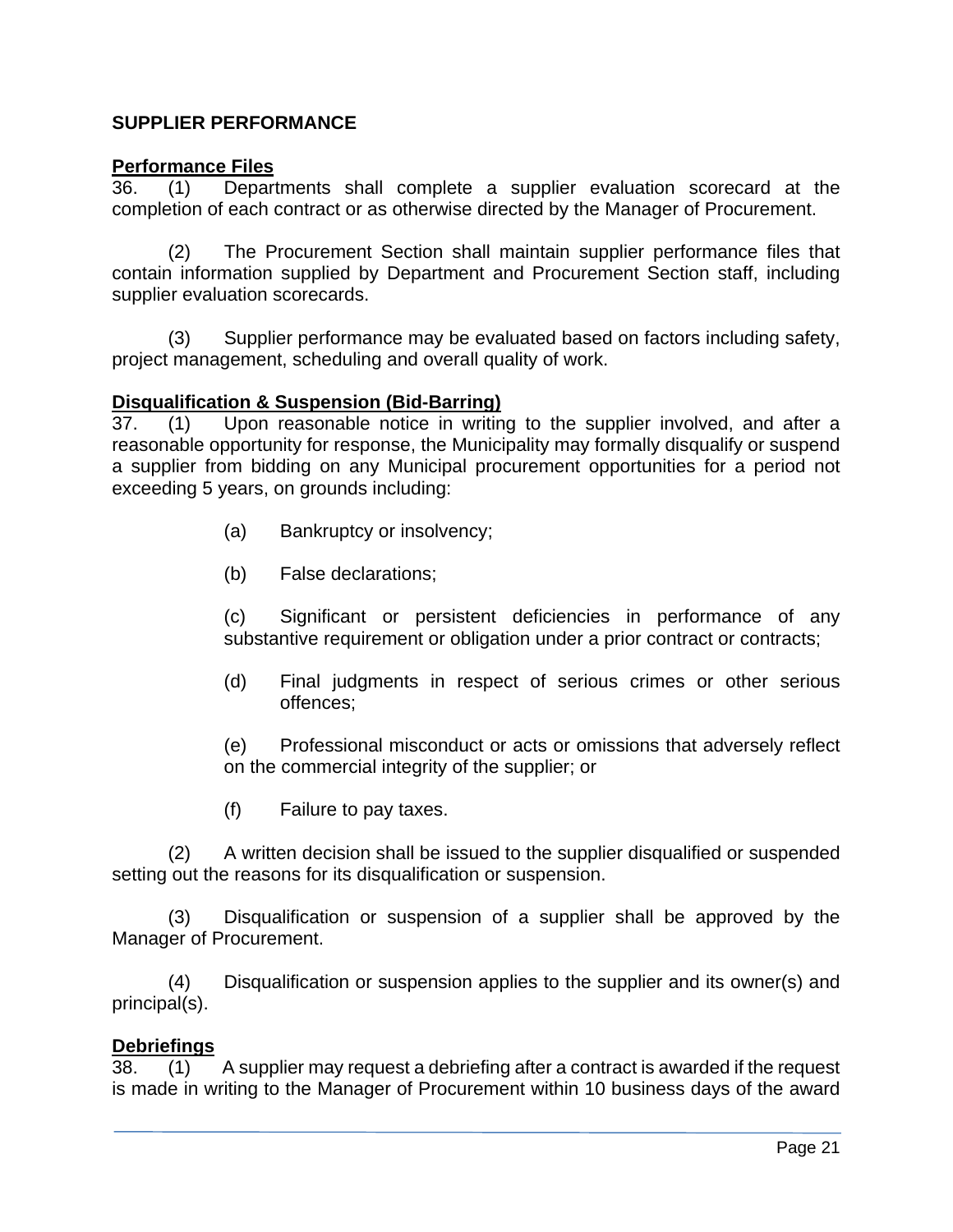notice being posted on the Procurement Web Portal.

(2) At a debriefing, suppliers can find out how their bid scored against published criteria, obtain comments from the evaluation team on their bid, and gather information on how future submissions may be improved.

(3) At a debriefing, bids shall not be compared to each other, nor shall information on other bids be provided.

### **Bid Challenges & Dispute Resolution**

39. (1) Suppliers are encouraged to raise any concerns with the Procurement Section about a particular procurement or procurement process prior to submitting a formal complaint or commencing legal proceedings.

(2) Notwithstanding any other recourse available to a supplier, a supplier may submit a formal complaint to the Province of Nova Scotia's Chief Procurement Officer in accordance with the Province of Nova Scotia's Vendor Complaint Procedure.

## **TRANSITION AND REPEAL**

#### **Transition**

40. A reference in an enactment to any previous Procurement Policy of the Municipality, is to be read as including a reference to the provisions of this *A*dministrative Order relating to the same subject-matter.

#### **Repea**l

41. Administrative Order 2016-005-ADM, the *Halifax Regional Municipality Procurement Ad*ministrative *Order*, adopted by Council on February 7, 2017 and all amendments thereto is repealed.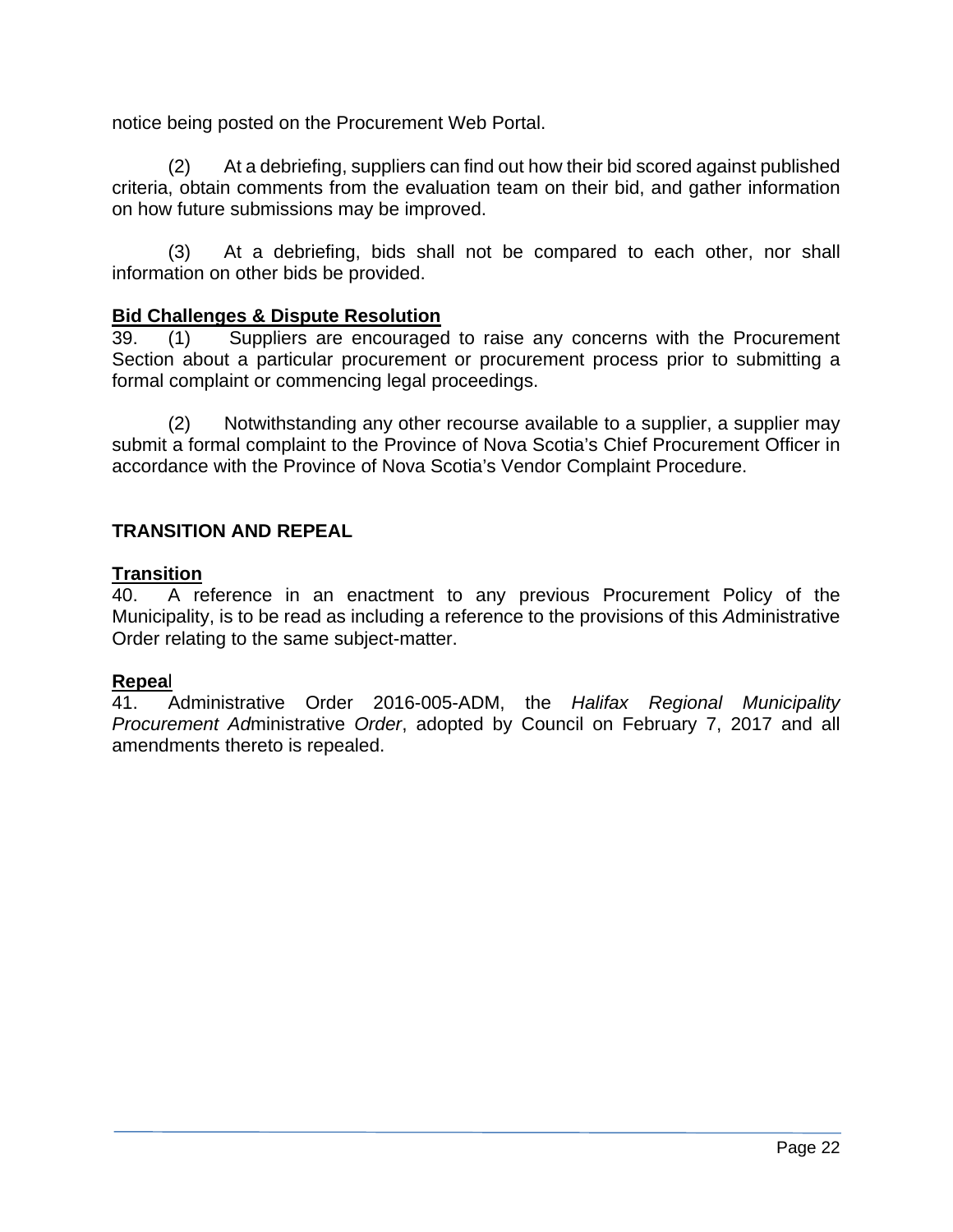Done and passed in Council this day of , 2020.

 $\frac{1}{\sqrt{2\pi}}$  ,  $\frac{1}{\sqrt{2\pi}}$  ,  $\frac{1}{\sqrt{2\pi}}$  ,  $\frac{1}{\sqrt{2\pi}}$  ,  $\frac{1}{\sqrt{2\pi}}$  ,  $\frac{1}{\sqrt{2\pi}}$  ,  $\frac{1}{\sqrt{2\pi}}$  ,  $\frac{1}{\sqrt{2\pi}}$  ,  $\frac{1}{\sqrt{2\pi}}$  ,  $\frac{1}{\sqrt{2\pi}}$  ,  $\frac{1}{\sqrt{2\pi}}$  ,  $\frac{1}{\sqrt{2\pi}}$  ,  $\frac{1}{\sqrt{2\pi}}$  , **Mayor** 

 $\frac{1}{\sqrt{2\pi}}$  , which is a set of the set of the set of the set of the set of the set of the set of the set of the set of the set of the set of the set of the set of the set of the set of the set of the set of the set of Municipal Clerk

I, Sand Municipal Clerk of Halifax Regional Municipality, hereby certify that the above-noted Administrative Order was passed at a meeting of Halifax Regional Council held on ,2020.

 $\frac{1}{\sqrt{2\pi}}$  , which is a set of the set of the set of the set of the set of the set of the set of the set of the set of the set of the set of the set of the set of the set of the set of the set of the set of the set of , Municipal Clerk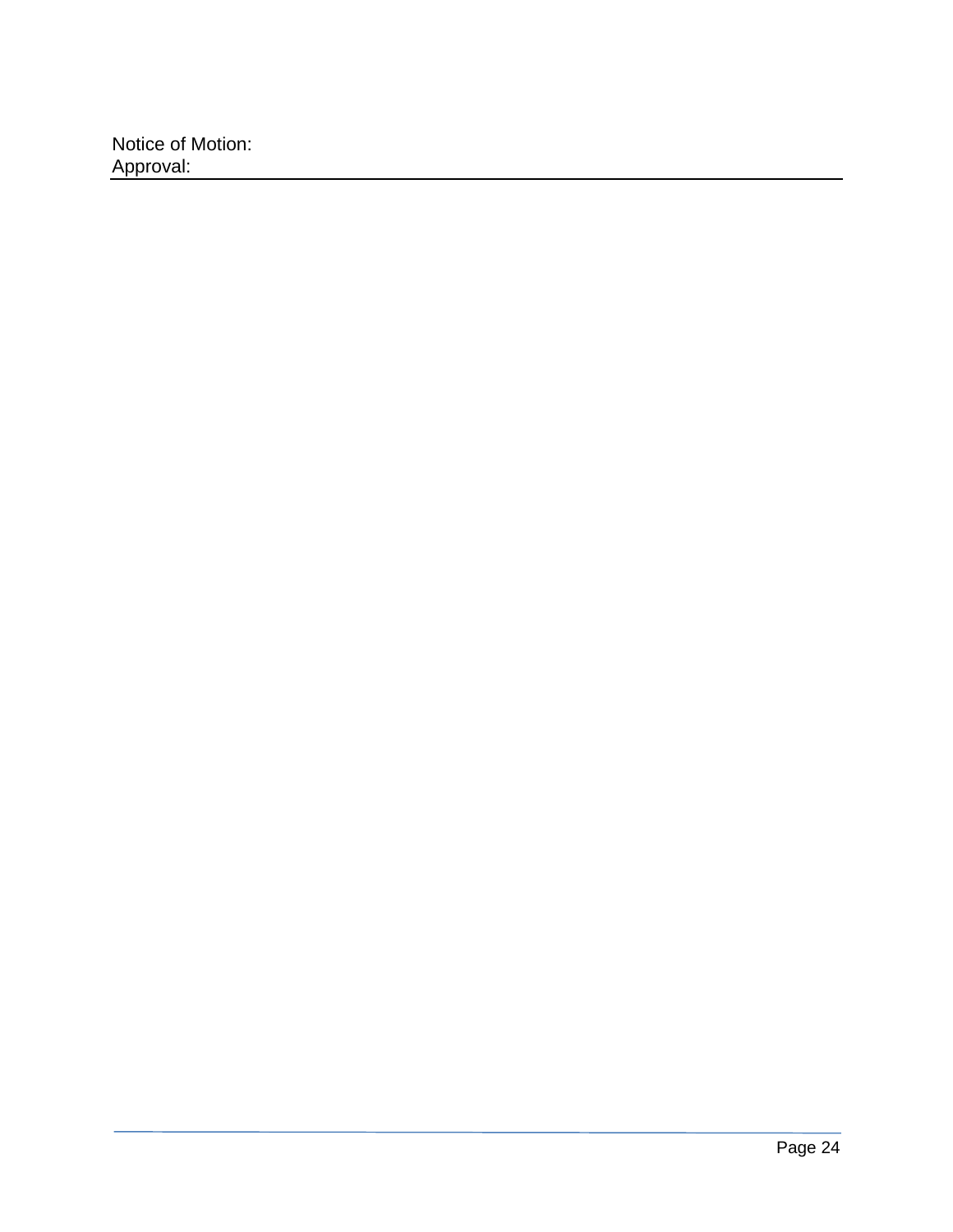## **APPENDIX A – EXEMPTIONS**

#### **List of Exemptions**

1. The following expenditures shall be exempt from the application of section 12 through 39 of this Administrative Order:

a) Expenditures that, by their nature, are not expenditures for the acquisition of Goods, Services or Construction; and

b) Expenditures that are expressly exempt from the public procurement requirements of applicable trade agreements including:

- (i) public employment contracts;
- (ii) non-legally binding agreements;

(iii) any form of assistance, such as grants, loans, equity infusions, guarantees, and fiscal incentives;

(iv) a contract awarded under a cooperation agreement with an international cooperation organization if the procurement is financed, in whole or in part, by the organization;

(v) acquisition or rental of land, existing buildings, or other immovable property, or the rights thereon;

(vi) measures necessary to protect intellectual property, provided that the measures are not applied in a manner that would constitute a means of arbitrary or unjustifiable discrimination where the same conditions prevail or are a disguised restriction on trade;

(vii) procurement or acquisition of:

(i) fiscal agency or depository services;

(ii) liquidation and management services for regulated financial institutions; or

(iii) services related to the sale, redemption, and distribution of public debt, including loans and government bonds, notes, and other securities;

(viii) procurement of:

(i) financial services respecting the management of government financial assets and liabilities (i.e. treasury operations), including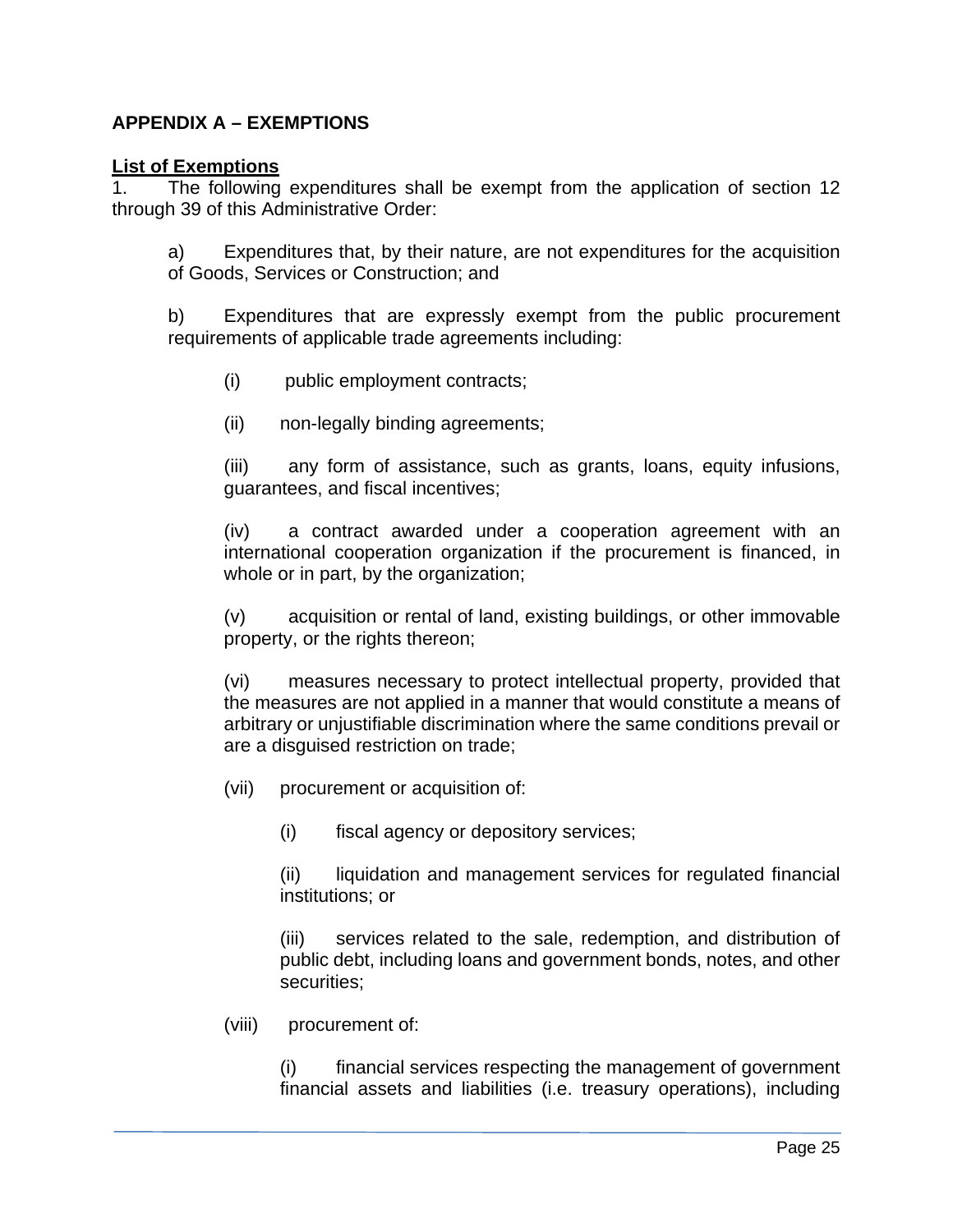ancillary advisory and information services, whether or not delivered by a financial institution;

(ii) health services or social services;

(iii) services that may, under applicable law, only be provided by licensed lawyers or notaries; or

(iv) services of expert witnesses or factual witnesses used in court or legal proceedings; or

(ix) procurement of Goods, Services or Construction:

(i) financed primarily from donations that require the procurement to be conducted in a manner inconsistent with applicable trade agreements;

(ii) on behalf of a person or entity not subject to applicable trade agreements;

(iii) between the Municipality and enterprises that are controlled by or affiliated with the Municipality, or between the Municipality and another government body or enterprise or their affiliates;

(iv) by non-governmental bodies that exercise governmental authority delegated to them;

(v) from philanthropic institutions, non-profit organizations, prison labour, or natural persons with disabilities;

(vi) under a commercial agreement when operating a sporting or convention facility;

(vii) conducted for the specific purpose of providing international assistance, including development aid, provided that the Municipality does not discriminate on the basis of origin or location within Canada of Goods, Services, Construction or suppliers; or

## (x) conducted:

(i) under the particular procedure or condition of an international agreement relating to the stationing of troops or relating to the joint implementation by the signatory countries of a project; or

(ii) under the particular procedure or condition of an international organization, or funded by international grants, loans, or other assistance.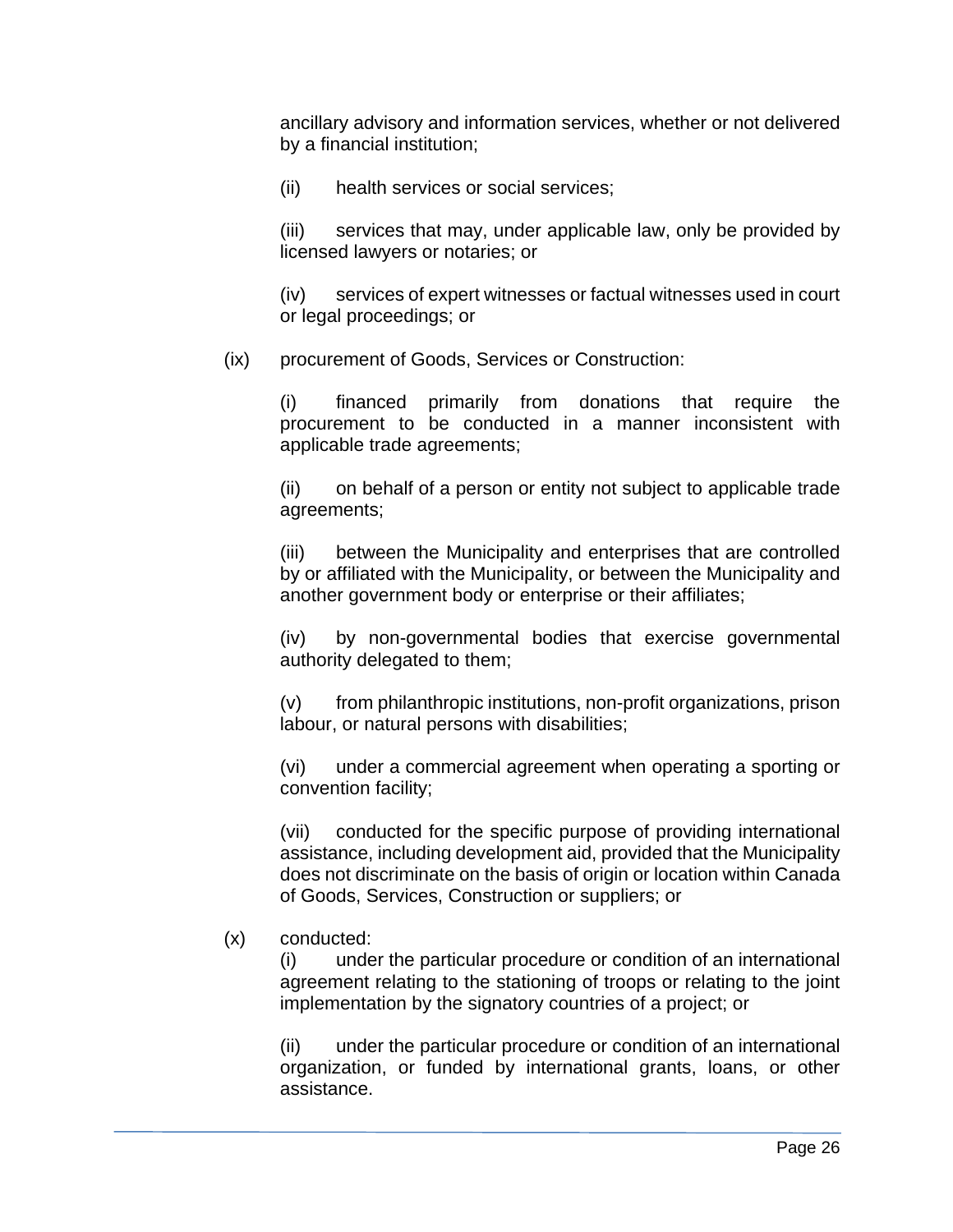# **Approval Authorities**

Unless stated otherwise, addressed in another policy, or delegated by the CAO, the approval and execution of expenditures that are exempt from the application of this Administrative Order are subject to the following authority limits:

| <b>Position</b> | <b>Authority Limit</b> |
|-----------------|------------------------|
| Manager         | \$25,000               |
| <b>Director</b> | \$100,000              |
| CAO             | Any Amount             |

3. Notwithstanding section 2, the procurement of external legal services must also be authorized by the Municipal Solicitor.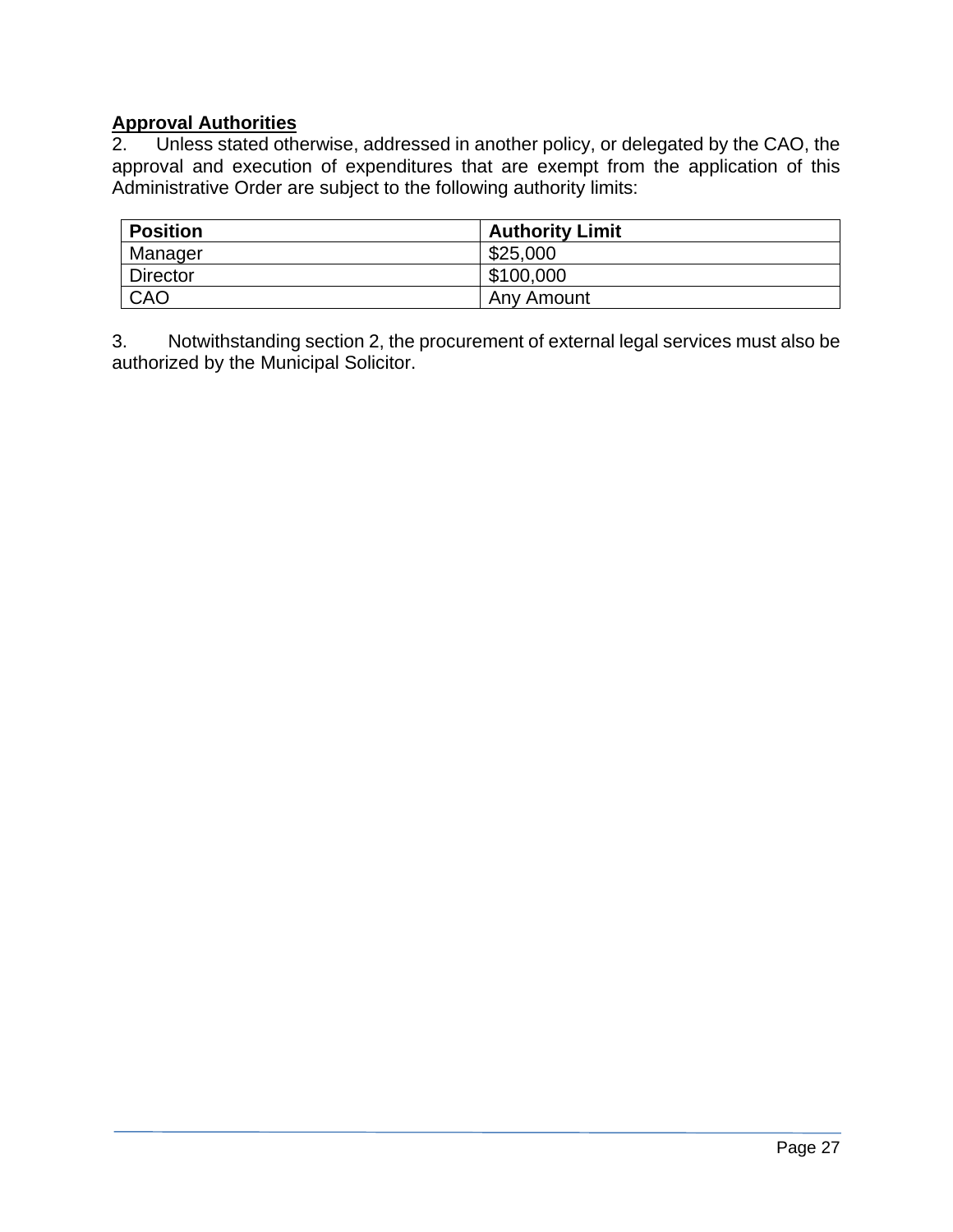#### **ADMINISTRATIVE ORDER NUMBER 2020-003-ADM SURPLUS ASSETS ADMINISTRATIVE ORDER**

### **BE IT RESOLVED, as an Administrative Order of the Council of the Halifax Regional Municipality, as follows:**

#### **Short Title**

1. This Administrative Order may be cited as Administrative Order Number 2020- 003-ADM, the *Surplus Assets Policy*.

### **Purposes**

2. The purposes of this Administrative Order are to establish clear processes and to integrate environmental, economic and social considerations into decisions related to the redistribution, sale, donation and disposal of Surplus Assets.

#### **Interpretation**

3. In this Administrative Order,

- (a) "CAO" means the Chief Administrative Officer of the Municipality;
- (b) "Council" means the Council of the Municipality;
- (c) "Department" means a department of the Municipality's administration designated as such by the CAO, and includes Halifax Regional Police and Halifax Regional Fire & Emergency;
- (d) "Municipality" means the Halifax Regional Municipality; and
- (e) "Surplus Assets" means personal property belonging to the Municipality that, in the opinion of the Department in possession of the property, is obsolete, unsuitable for use, surplus to requirements of, or no longer needed for any current or foreseeable future need, but does not include land, buildings or other real property.

#### **Application**

4. This Administrative Order shall apply to the treatment of Surplus Assets by the Municipality.

#### **Redistribution**

5. (1) Where practical, Departments shall make Surplus Assets available to other Departments before seeking to dispose of them outside of the Municipality.

## **Sales**

6. (1) At the request of a Department, the Manager of Procurement shall arrange for the sale of Surplus Assets that cannot be redistributed to other Departments.

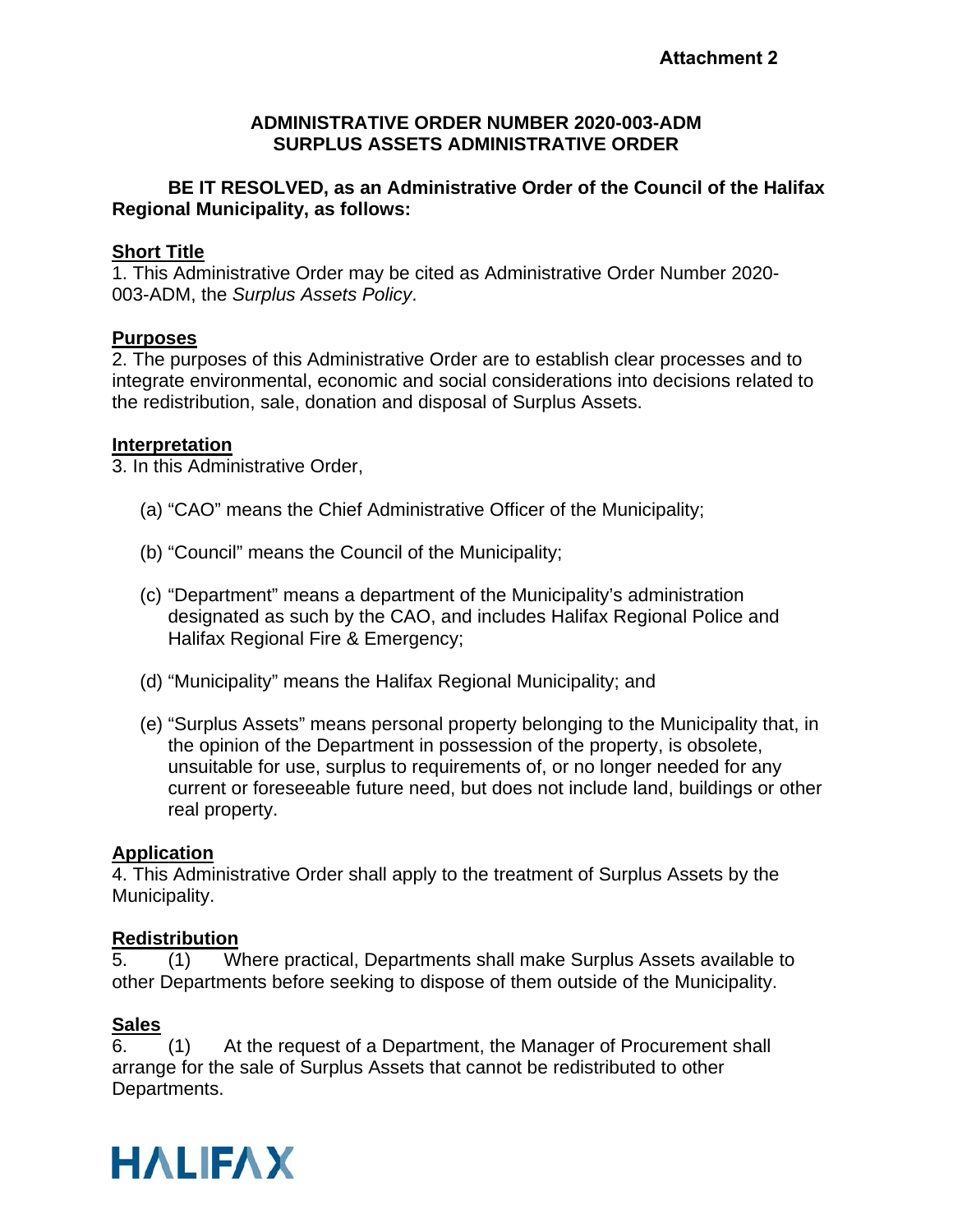(2) Surplus Assets shall be sold by the most effective means in order to obtain the highest net value for the Municipality.

| <b>Sale Price</b> | <b>Approval Authority</b> |
|-------------------|---------------------------|
| Up to             | Manager of Procurement    |
| \$100,000         |                           |
| Exceeding         | CAO                       |
| \$100,000         |                           |

(3) The authority to approve sales of Surplus Assets is as follows:

### **Less than Market Value Sales & Donations**

7. (1) Notwithstanding subsection 6(2), Surplus Assets may be sold at less-thanmarket-value or donated to a not-for-profit organization, registered charity, municipality, crown corporation, Regional Centre for Education, public sector entity, or any level of government.

(2) The authority to approve less-than-market-value sales and donations of Surplus Assets is as follows:

| <b>Market</b><br><b>Value</b> | <b>Approval Authority</b> |
|-------------------------------|---------------------------|
| Up to<br>\$10,000             | CAO                       |
| Exceeding<br>\$10,000         | Council                   |

(3) In determining whether to approve a less than market value sale or donation of a Surplus Asset, the CAO or Council may consider any factor(s) they deem relevant, including but not limited to:

- (a) The recipient's reason for making the request;
- (b) Whether the recipient has pursued other options;
- (c) How the recipient proposes to manage the Surplus Asset;
- (d) If the recipient has the financial ability to manage the Surplus Asset;
- (e) If the recipient is located within the Municipality;
- (f) If the proposed use of the Surplus Asset is likely to benefit residents of the Municipality; or

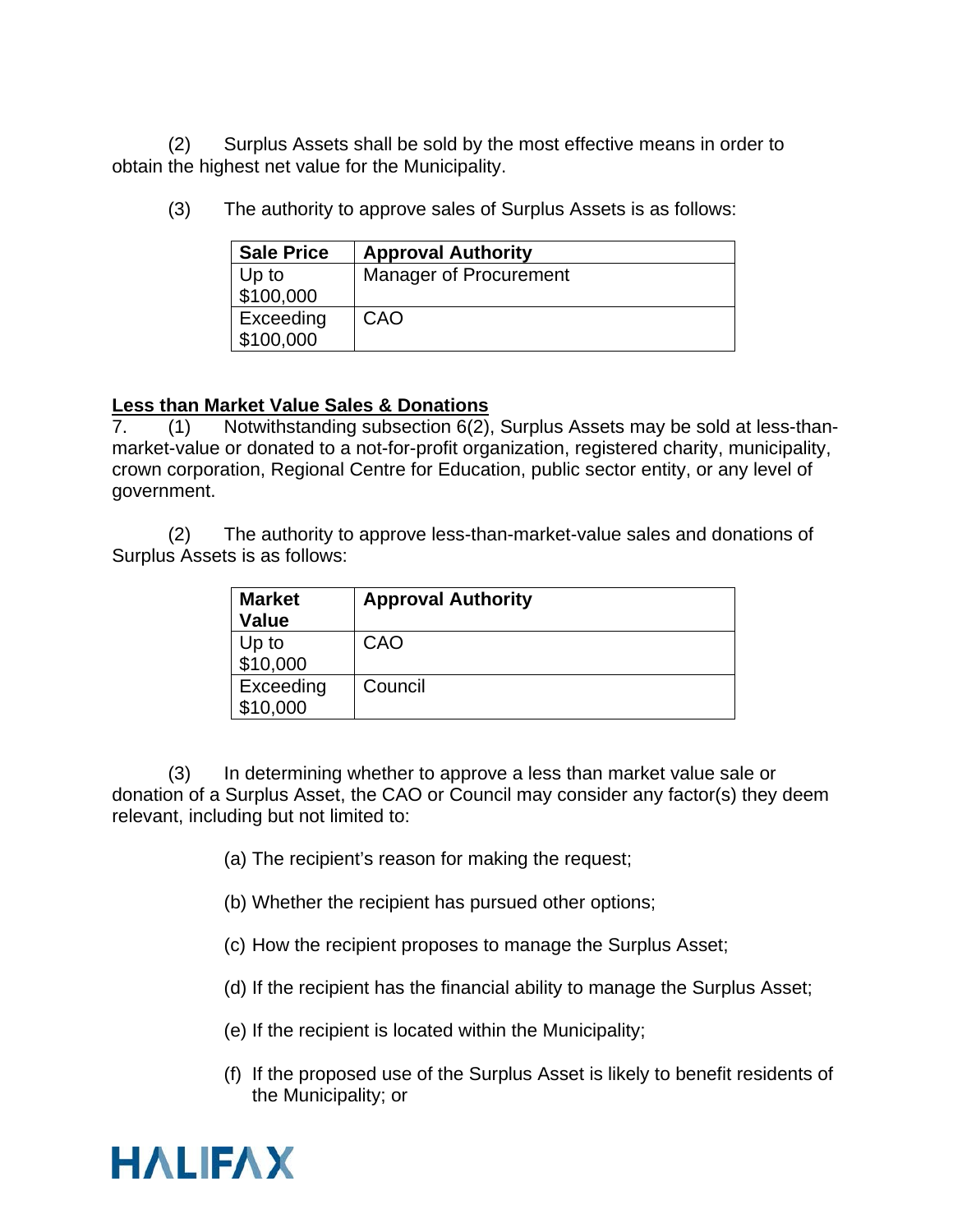(g) The market value of the Surplus Asset (i.e. the potential revenue lost).

## **Written Agreements Required**

8. Sales and donations of Surplus Assets shall be documented through written agreements with recipients which shall include appropriate terms and conditions to mitigate risk to the Municipality.

#### **Disposal of Unsellable Surplus Assets**

9. Surplus Assets that cannot be sold or donated, or for which sales costs exceed the anticipated revenue, shall be considered as solid waste and disposed of by the Department owning such Surplus Assets, in a cost-effective and environmentally responsible manner, and in accordance with applicable legislation.

# **Additional Procedures**<br>10. The CAO may aut

The CAO may authorize additional procedures and protocols related to Surplus Assets provided they are not inconsistent with this Administrative Order.

### **Transition**

11. A reference in an enactment to any previous policies or procedures related to the disposal of Surplus Assets of the Municipality, is to be read as including a reference to the provisions of this Administrative Order relating to the same subject-matter.

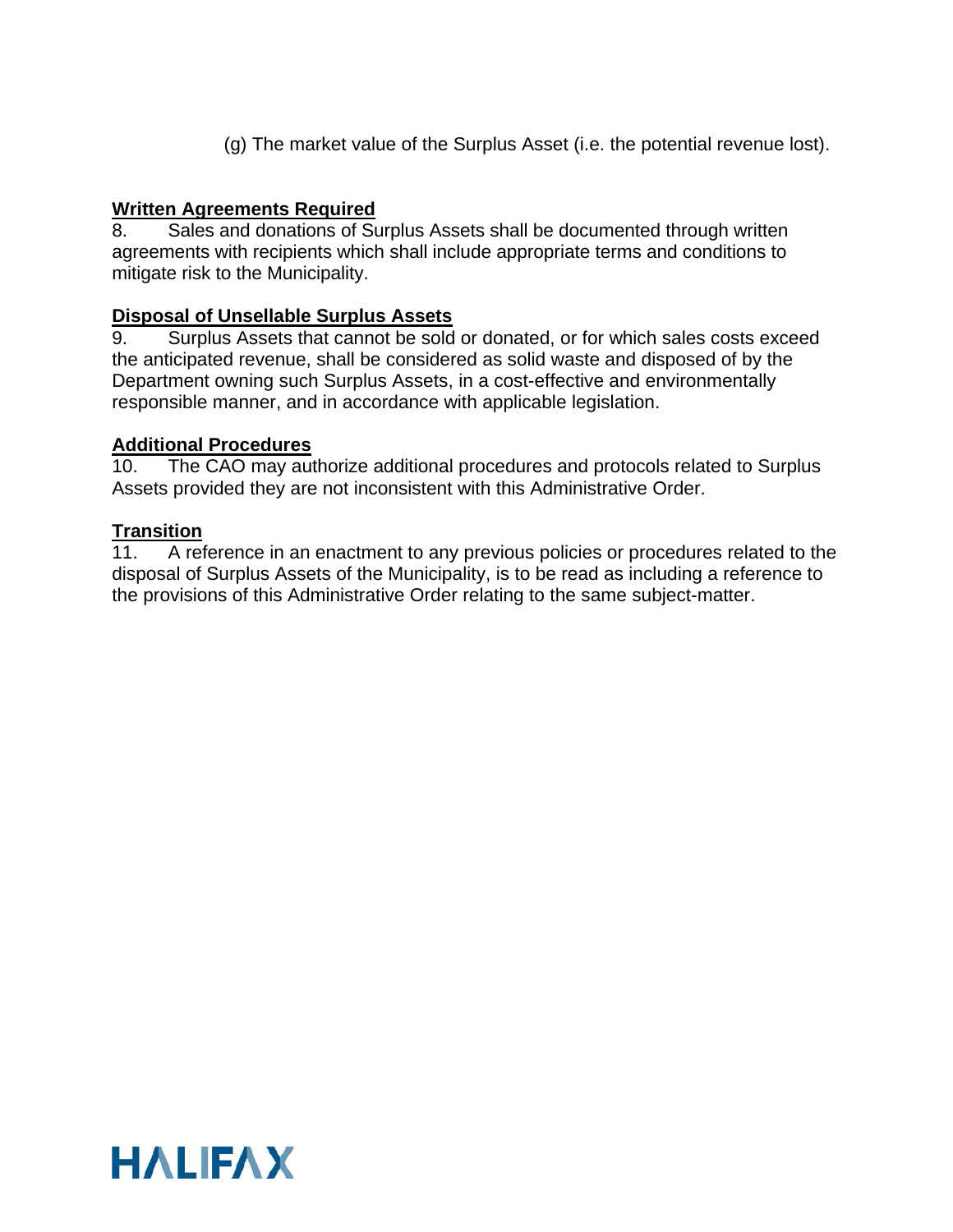Done and passed in Council this day of ,

\_\_\_\_\_\_\_\_\_\_\_\_\_\_\_\_\_\_\_\_\_\_\_\_\_\_\_\_\_\_\_\_\_\_\_\_ **Mayor** 

\_\_\_\_\_\_\_\_\_\_\_\_\_\_\_\_\_\_\_\_\_\_\_\_\_\_\_\_\_\_\_\_\_\_\_\_ Municipal Clerk

I, Sand Municipal Clerk of Halifax Regional Municipality, hereby certify that the above-noted Administrative Order was passed at a meeting of Halifax Regional Council held on , the set of  $\mathcal{L}$ 

> \_\_\_\_\_\_\_\_\_\_\_\_\_\_\_\_\_\_\_\_\_\_\_\_\_\_\_\_\_\_\_\_\_\_\_\_\_ , Municipal Clerk